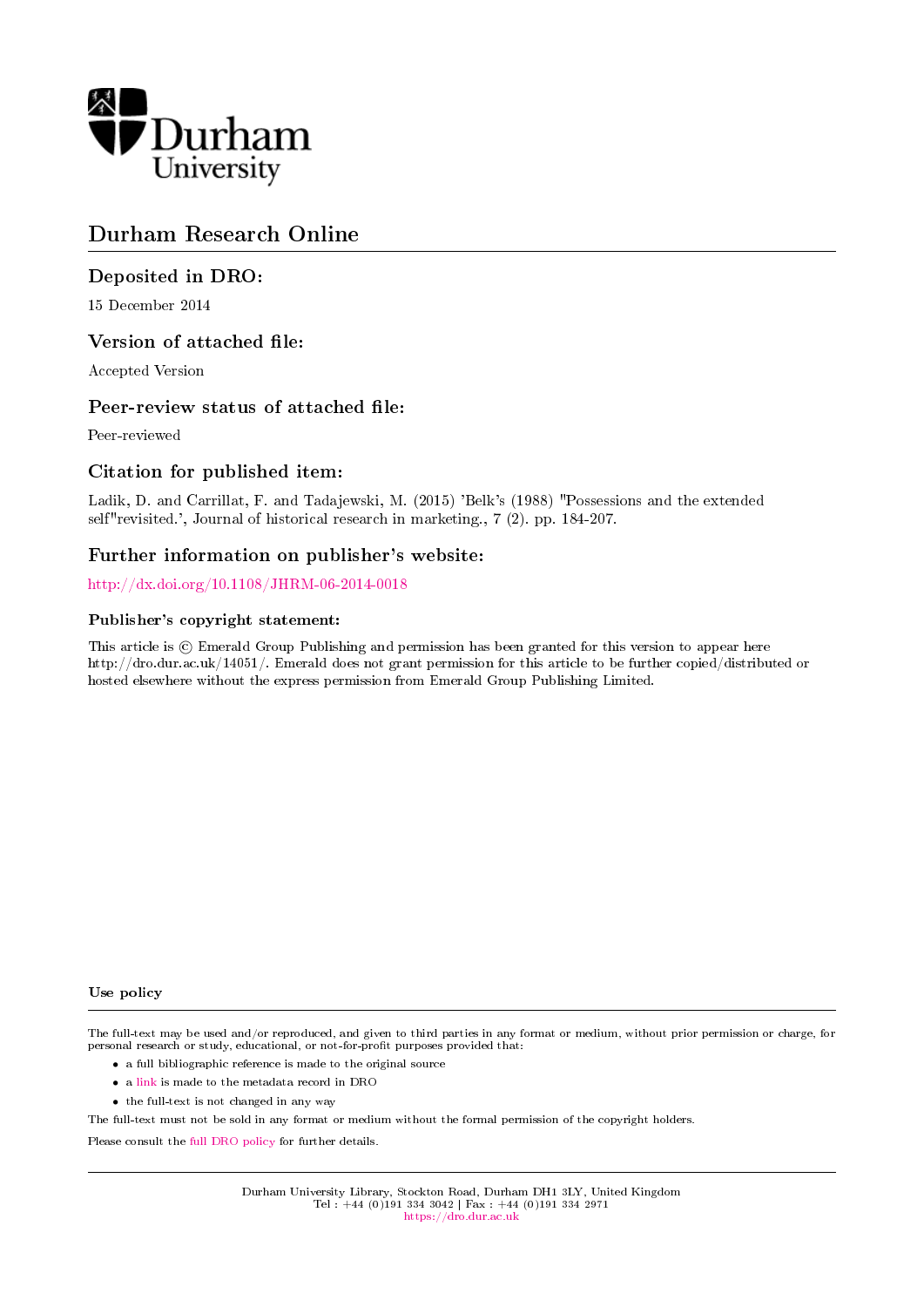## **Belk's (1988) "Possessions and the extended self" Revisited<sup>i</sup>**

### **Abstract**

**Purpose –** The purpose of this paper is to revisit Russell Belk's (1988) landmark article "Possessions and the extended self". We provide a prehistory of related ideas and then examine the controversy it triggered regarding the different paradigms of research in marketing (Cohen, 1989) some twenty six years ago.

**Design/Methodology/Approach** – This paper takes Belk seriously when he argues that his work is a synthesis and extension of prior studies leading to the novel production of the "extended self" concept. Via a close reading of the history of self-constitution, we highlight a number of thinkers who were grappling with similar issues now associated in our disciplinary consciousness to the idea of the "extended self". To assess the contribution of Belk's work we engage in citation and interpretive analyses. The first analysis compared scholarly citations of Belk (1988) with the top ten most cited *Journal of Consumer Research* (*JCR*) articles published in the same year. The second citation analysis compared Belk (1988) to the top ten most cited *JCR* articles in the history of the *Journal*. We follow this with an interpretive analysis of Belk's contribution to consumer research via his 1988 paper.

**Findings** – Belk (1988) had the most citations (N=934) of any article published in *JCR* in 1988. When compared to all articles published in the history of *JCR*, Belk (1988) leads with the most overall citations. Moreover, Belk (1988) is the most prominent interpretive article that appeared in *JCR* and one of the top three regardless of paradigm. The analysis illustrates diversity in topic and methodology thus indicating that Belk's contribution impacted a wide variety of scholars. Interpretive analysis indicates the importance of Belk's work for subsequently impactful consumer researchers.

**Originality/Value** – We offer a prehistory of the "extended self" concept by highlighting literature that many consumer researchers will not have explored previously. With citations spanning over three decades, consumer behavior scholars recognize Belk (1988) as an important article. Our analysis reveals that contrary to received wisdom it is not only important for interpretive researchers or scholars within Consumer Culture Theory, it is significant for the entire discipline irrespective of paradigmatic orientation. The research presented here demonstrates that Belk's (1988) article is arguably one of the most influential papers ever published in *JCR.*

**Keywords** – Russell Belk; "extended self"; Consumer Culture Theory; Interpretive Research; Paradigm Debates; Prehistory methodology.

**Paper Type** – Research paper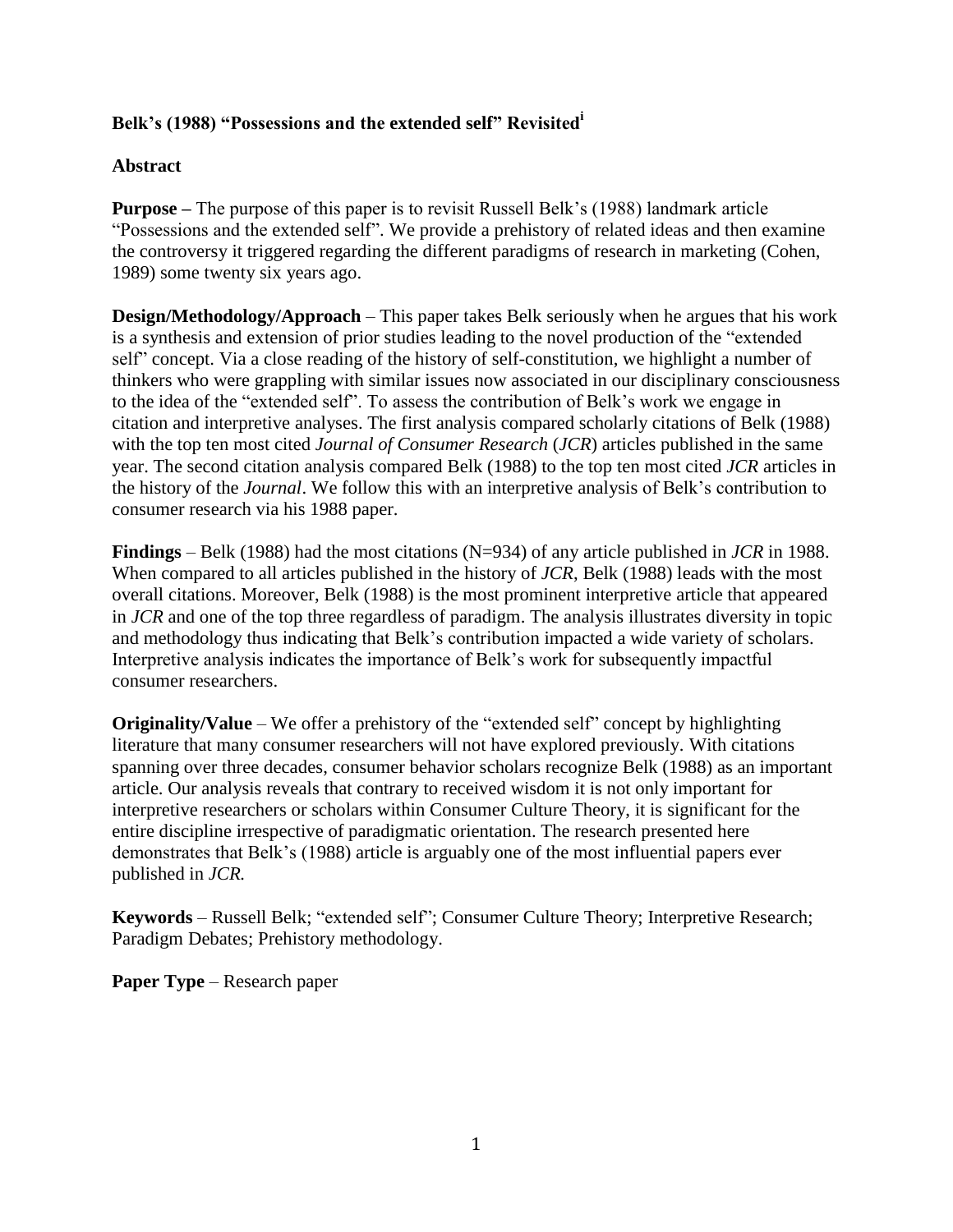#### **Belk's "Possessions and the extended self" Revisited**

#### **Introduction**

Russell Belk's publication "Possessions and the extended self" changed the landscape and lexicon of consumer research (Brown and Schau, 2008; Schau, 1998). And Belk's contribution marked his own intellectual movement from a positivist scholar to one who embedded himself firmly within the trajectory of interpretive social science. Through his research, charisma and ability to mobilize scholars around his ideas and endeavors like the Consumer Behavior Odyssey, he helped legitimate this variant of social research for those seeking an alternative (Belk, 2014a; Bradshaw and Brown, 2008; Sherry, 2014) to the positivist, hypothetico-deductive approach.

As he describes the process that culminated in his most famous contribution to date,

"…my project on the meaning of possessions in our lives began with my acquisition and possession of relevant material. Indexing it was the first step in organizing it. As with most research, this wasn't a linear process of accumulating, sorting, allocating, and assorting materials. It was instead a cyclical iterative hermeneutic tacking between materials, concepts, and the library (always a seductive trap). Similarly the writing process didn't flow from outline to draft to manuscript to revision. It was more a continual process of writing, searching, re-writing, and researching. I wrote until I lost inspiration and then turned to something else. Or, troubled by a conceptual dilemma, like how possessions relate to our sense of the past, I pondered or headed off to the library in search of clues. Others' references led me to more sources. I read, underlined, thought, and then forgot about it as I shifted my attention elsewhere. Ideas woke me from sleep or emerged on my morning run, and I scribbled them down or rehearsed and elaborated on them so they wouldn't be lost…Unlike the more systematic indexing process, this stage usually results in lots of little Post-it notes and scribblings on the backs of envelopes, napkins, and anything else to hand when the muse visits. (Belk, 2002)"

His 1988 paper, combined with a series of other works during the 1980s (e.g. Belk, 1987) was groundbreaking as it distanced itself from the study of buyer behavior and gravitated toward a more encompassing view of consumption by studying the behavior of consumers. As stated by Cohen (1989), Belk's 1988 article is important because "it reminds us that what consumers do (e.g., the products they buy, use, save, and give away) and why is at least as important as how." As claimed by Sherry (1991), the publication of this manuscript – among others (e.g. Hudson and Ozanne, 1988) – acted as a tipping point for alternative thinking in the world of consumer research. As we shall see, both positivist and interpretive scholars alike appreciate the conceptual merit of the manuscript (e.g. Brown and Schau, 2008; MacInnis, 2011; Schau, 1998). Moreover, it has played a role in helping Belk secure institutional recognition. In 2005, for instance, the Sheth Foundation awarded Professor Belk its *Journal of Consumer Research* (*JCR*) Award for Long Term Contribution to Consumer Research. He was also awarded the American Marketing Association's Paul D. Converse Award in 2004 granted to individuals who have made outstanding contributions to marketing scholarship.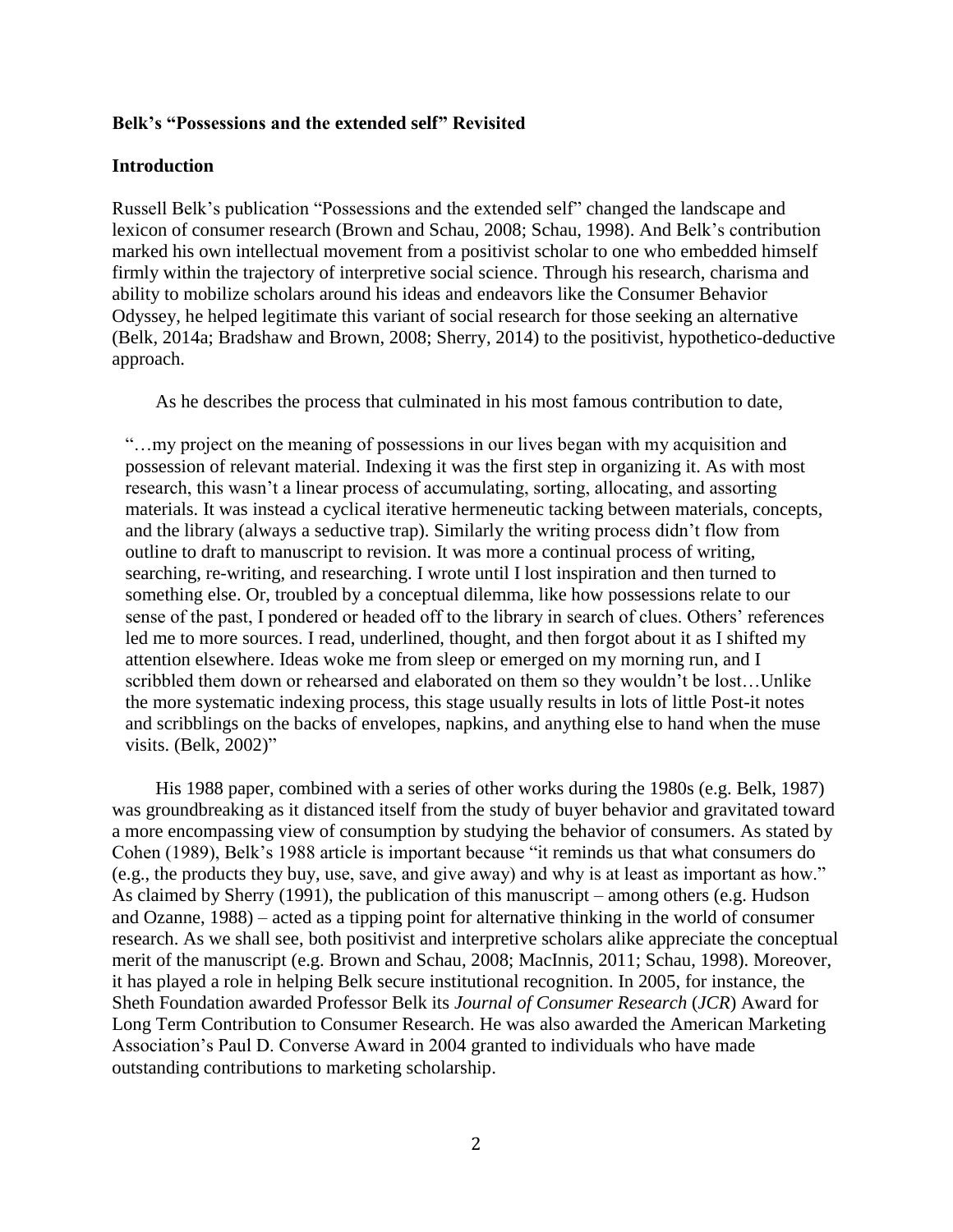Not surprisingly, the 1988 manuscript polarized the field, as most consumer researchers were more comfortable with positivistic approaches than interpretive research. His core arguments were radical in terms of the way they shook disciplinary assumptions about consumer behavior which was generally viewed in "cold" information processing and cognitive terms and restricted to buying rather than the consummation process as a whole (Belk, 2014b). Now, of course, his arguments, like the very best that are produced, seem obvious and are embraced by the discipline as a whole. Nonetheless, the concept of the "extended self" was not welcomed by all. Soon after its publication, a "Comment" by Cohen (1989) followed in the *JCR*. Cohen criticized the scientific relevance of the "extended self" as a construct. He asserted that it "lacks meaning," "lacks empirical identification," and "lacks explanatory power." Ultimately, Cohen (1989) doubted the rigor of the research conducted due to its interpretive nature. As a result, his assessment of the potential contribution of the "extended self" construct was grim stating that a "liberal use of such an all encompassing current conception of the "extended self" may not take us very far down the road to a genuine understanding of consumer behavior" (p. 128).

Almost all of the concerns raised by Cohen can be directly attributed to his positivistic perspective (Belk, 1989). If Cohen's (1989) assessment of the scientific relevance of the "extended self" and the epistemological soundness of alternative paradigms was shared by other scholars – which it was (Arndt, 1985) and continues to be (Belk, 2014a; Sherry, 2014) – one would expect this article's influence to be comparatively weak over time.

Although commentaries such as Cohen's (1989) are highly visible at the time of publication or in its wake, the dialogue around Belk's (1988) "extended self" is not limited to this type of exchange. In this paper we propose to gauge the contribution of Belk (1988) from an historical perspective. By this we mean to take Belk seriously, chart the influences on his thinking, and its ultimate impact. Since this is an historical paper and marketing is well known for its amnesia when it comes to our predecessors (e.g. Fullerton, 1988; Jones and Richardson, 2007; Tadajewski and Saren, 2008), we embed Belk's contribution in the wider historical literature, literature that Belk did not engage directly with, yet which echoes his own conceptual interests. We do so in order to continue the historical efforts that Belk himself initiated and thereby add further socio-historical background to his own immense conceptual efforts.

Above and beyond this task of crafting a prehistory to Belk's paper, we explore the resonance of his ideas via citations of his 1988 paper. As such, our research effort is essentially pluralistic, combining a close reading of the history of ideas and perspectives that resonate with those later articulated by Belk, with citation and interpretive analysis that traces the influence of this article through to the present day. Clearly Belk (1988) profoundly shaped the consumer behavior field, but what we do not know is *how* much impact it has had. We contend that the citation impact by researchers within and outside the discipline is an appropriate judge of the influence of Belk's (1988) ideas on other scholars. This provides us with a way to estimate the contribution of Belk's article and allows us to confront Cohen's (1989) prognosis with other researchers' opinions via their citations and articulations of the impact of Belk's work – a task we undertake in our interpretive analysis.

#### **Selecting a Topic**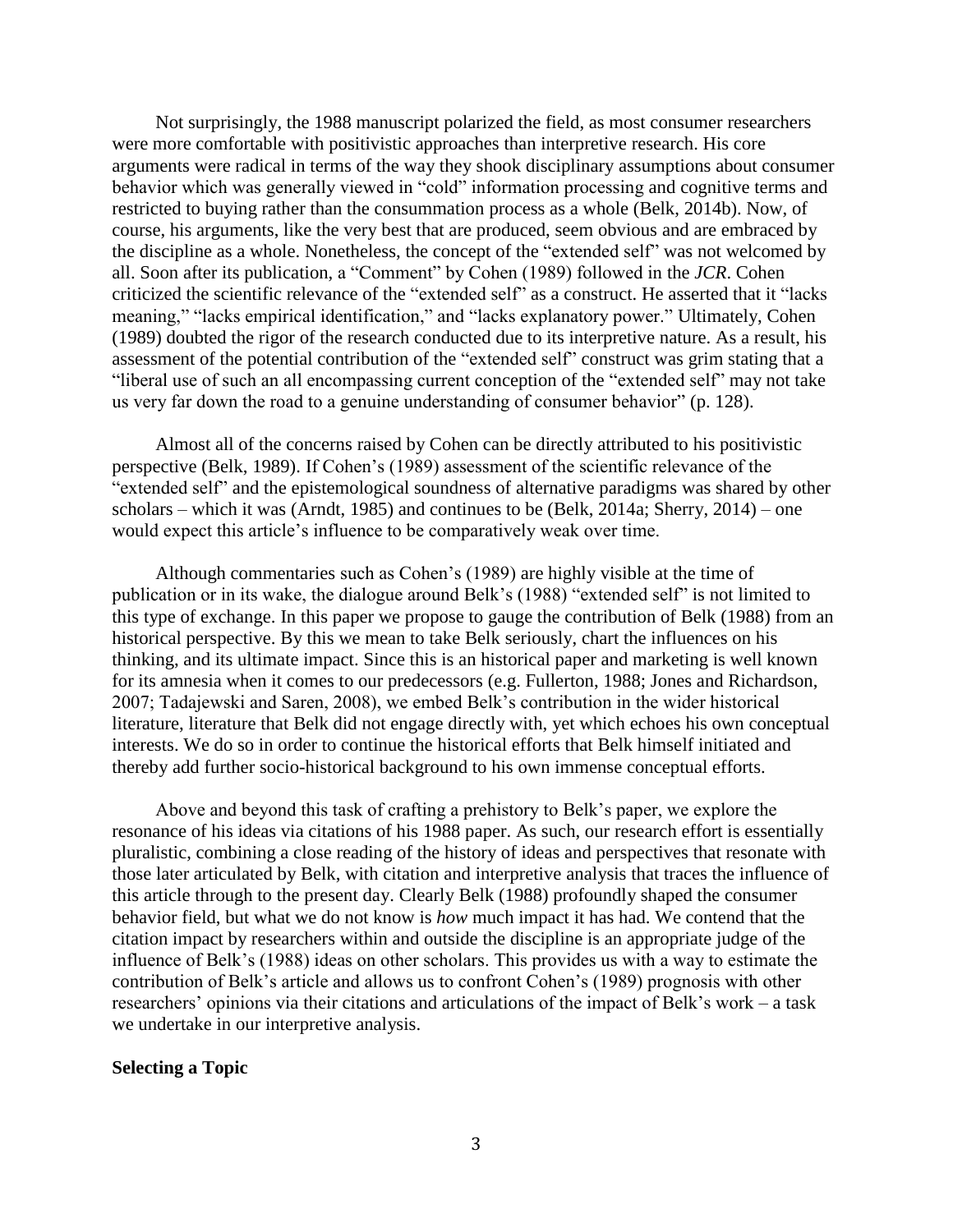As much as we selected this topic to revisit Belk (1988), perhaps a more accurate account is that the topic found us. When sitting in on a doctoral consumer behavior seminar at a nearby university, one of the authors of this manuscript was surprised when the students' assessment of Belk's (1988) impact was significantly slanted towards the Cohen (1989) side of the continuum, even though the professor presented a more pluralistic interpretation of the discussion. In their eyes, impact was defined as *recent* impact *only*. Obviously, the doctoral students were missing the point that influence happens over time, as they were unaware of the number of scholars who have been influenced by Belk (1988).

It would be easy to shrug off this discussion as a "rookie" mistake for not knowing their history. However, a thorough examination of the influence of Belk (1988) from the past to the present was absent in the literature to refute arguments like those brought up in the seminar discussion. To rectify this gap, we felt the evidence for such a project needed to come from different perspectives as well as different sources. After extensive discussions, a mixed method approach was put forward including a prehistory of the work that provided some of the conditions of possibility for the production of the 1988 article, citation analyses of within and out of *JCR*, and an analysis of how Belk's (1988) ideas filtered through the literature and spurred further developments.

We combed the historical literatures from archaeology, literary studies, Victorian studies, American studies, sociology, psychology and a host of other disciplines including marketing and consumer research, to produce our prehistory of the ideas deployed by Belk using sources that he neither cited or that would be familiar to most marketing scholars, historians included. This is a continuation of the project started by Belk in the 1988 paper inasmuch as it adds further historical validation of his original conceptual analysis.

Following our prehistory of ideas that share a "family resemblance" (Wittgenstein, 1953) to Belk's articulation of the "extended self" concept, we then compare the scholarly citation of Belk (1988) with all of the *JCR* articles published within the same year. Next, we compare Belk (1988) to the top ten most cited *JCR* articles in the history of the *Journal* in order to compare this article to other equally prominent publications. Finally, an analysis of the top ten articles from the marketing literature that reference Belk (1988) is combined with the reflections of key scholars within the discipline. The aim here is to highlight the role played by the "extended self" as a basis for the theoretical development of subsequently impactful papers and on the career trajectories of scholars who have been influenced by Belk.

#### **Toward a Prehistory of the "extended self" Concept**

In his 1988 article, Belk states that his "premise that we regard our possessions as parts of ourselves is not new" (1988, p. 139). His contribution is that he synthesizes the literatures from multiple disciplines and extends the existing understanding of the concept of the constitution of self to include not only those items we buy or the services and experiences we consume, "but also includes persons, places, and group possessions as well as possessions [such] as body parts and vital organs" (Belk, 1988, p. 140). Despite recent research which stresses that some consumers do view themselves as defined by one brand in particular (e.g. Archer *et al*., 2007), Belk is more circumspect in appreciating that in constituting our sense of self we draw from the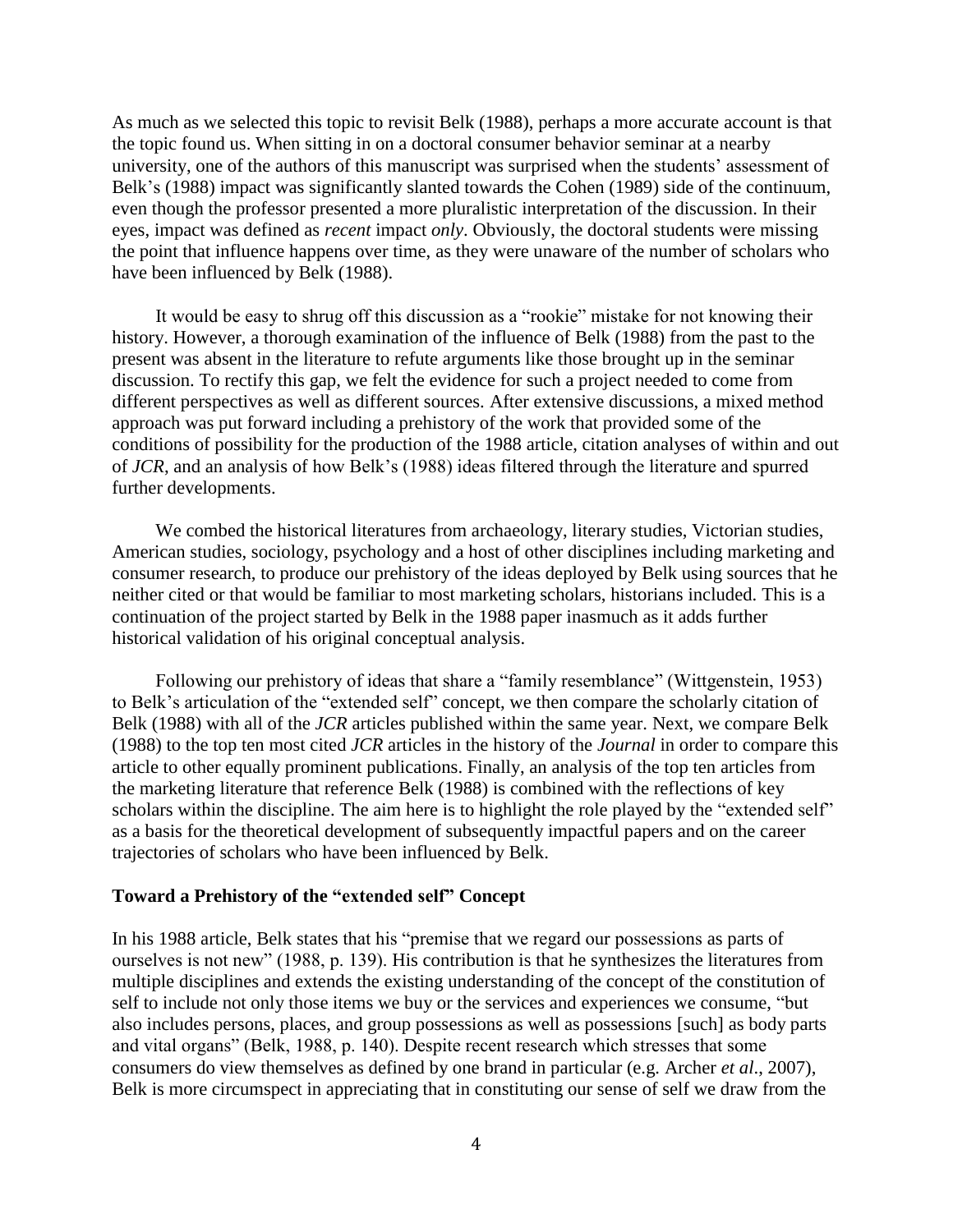variety of resources available in the marketplace rather than just "one product or brand". As he puts it: "only a complete ensemble of consumption objects may be able to represent the diverse and possibly incongruous aspects of the total self" (Belk, 1988, p. 140).

Belk's paper exhibits a high degree of generosity in crediting others, particularly historical precursors, with articulating arguments and examples which help flesh out his conceptual contribution. For example, he draws from William James and Thorsten Veblen from the late nineteenth, early twentieth centuries to illuminate his central premise about the constitution of self through products and personal relationships. Indeed, his article is rich with historical examples compared to many marketing publications in that he cites the purchase of a parlor organ during the nineteenth century and underscores its centrality for consumers in helping them remember their pasts and enjoy the present (Belk, 1988, p. 144).

Continuing this historical thread, he mentions numerous papers from a variety of decades throughout the twentieth century. He points to the work of the radical humanist, Erich Fromm, who is famous for his distinction between "having" and "being" orientations (Tadajewski, 2010) and whose influence feeds through Belk's oeuvre from the 1988 paper through to the recent work on sharing (Belk, 2010). Other important sources include the literature associated with impression management and he thus calls forth the figure of Goffman (1973) and notes the significance of the "extended self" in offering "a more promising way of considering the symbolic importance of consumption" (Belk, 1988, p. 160), thereby also calling forth the symbolic interactionists like George Herbert Mead (1925), Herbert Blumer (1966) and symbolically oriented marketing scholars like Sidney Levy (Harris, 2007). In this gesture to symbolism and indirectly to Levy, Belk provides us with a framing mechanism via which we can track a prehistory using the ideas of self-constitution and the symbolic aspects of consumption as our sensitizing devices for a first interpretive interrogation of the prevalence of these ideas throughout the historical record.

#### **The Soul, the Self and the Symbolic Dimension**

The idea of the self is considerably older than the William James citation that frames Belk's analysis and has been traced back to the work of the philosopher John Locke in the last decade of the seventeenth century. As Zussman (2005, p. 48) points out, it is effectively a secular interpretation of the religiously oriented soul which became more widespread during the middle of the nineteenth century (Desmond, 1995). Despite the use of the term at this point, it is apparent that an interest in self-presentation, even if it is not described in those terms, has been acknowledged for a substantial period of recorded history. Archaeological records, for instance, indicate that peasants in the medieval period – hardly a time of great disposable income for many – wore decorative clothing and accessories. The elite, in equal measure, attempted to legislate through sumptuary laws what could and could not be worn by those not admitted to certain social positions (e.g. knights could wear items peasants could not). As Smith points out, "In the middle ages what people wore was seen as exemplifying who they were" (2009, p. 319). Literally wearing a particular item "made you…somebody particular in medieval England" (Smith, 2009, p. 328).

By the fifteenth century guidebooks were being published which helped women fashion a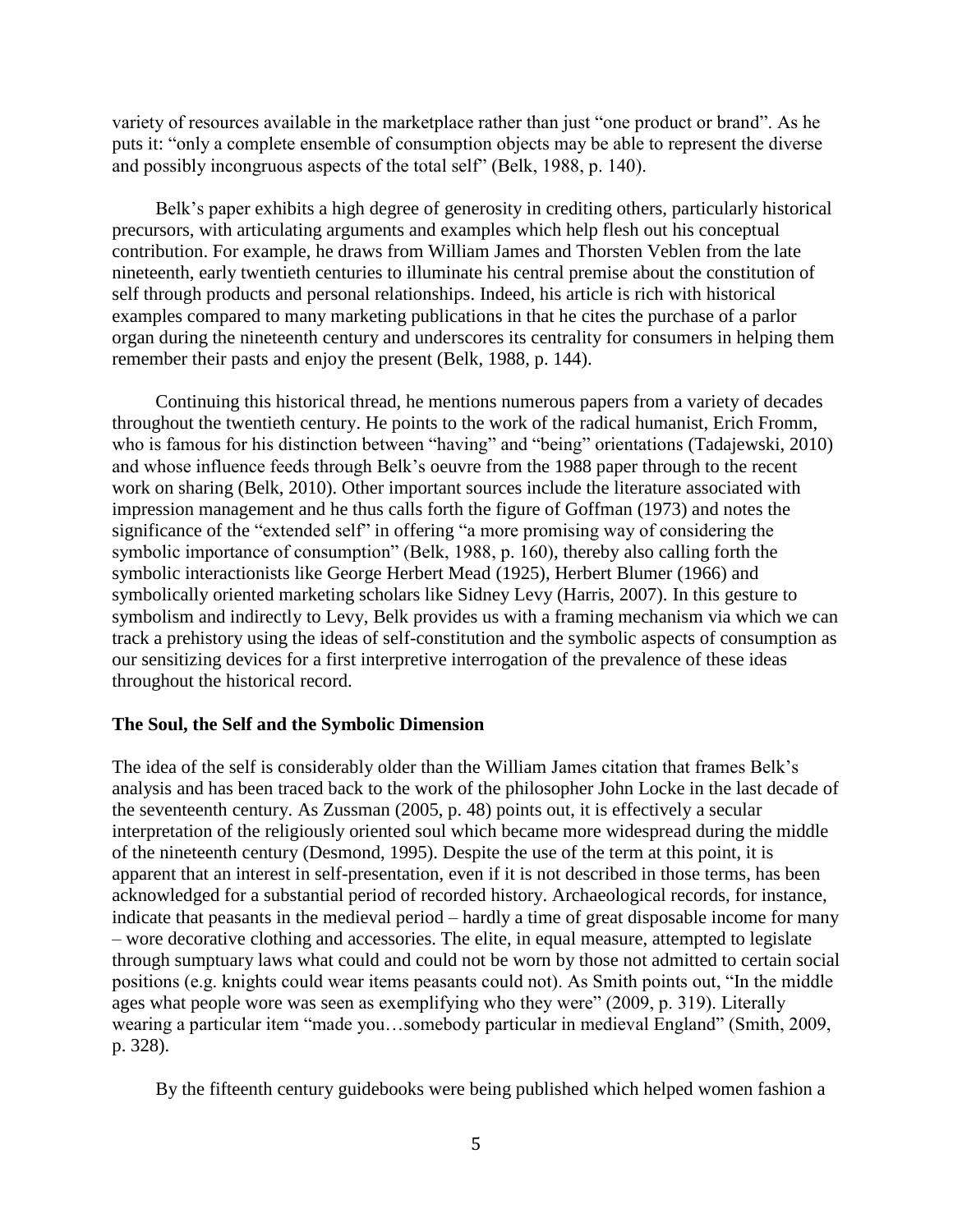sense of self and adopt appropriate patterns of behavior that would secure their virtue in the eyes of others and enable them to successfully negotiate the "prevalent misogynist attitudes of the day" (Mirabella, 1999, p. 10). The eighteenth century saw revolutions in manufacturing and production that brought the ability to engage in "self-formation" to larger swathes of the population (Trentmann, 2009). Trentmann highlights the important role played by cotton in manufacturing clothing for a wider audience and the use of goods as a way of indicating cultivation and distinction. Throughout Europe the production of larger ranges of textiles and the improvement of dyeing techniques enabled people to select those items most appealing to their eye and social network.

As we move through history, then, what became of greater concern, particularly during the mid-nineteenth century, was the malleability of identity. With the profusion of product offerings this meant that people could select a particular self-image with greater ease than had been possible to date, so that it was no longer possible to easily identify the class position of an individual. The emergent consumer culture thus effectively destabilized social relations – with the middle classes, in particular, striving to use the resources of the marketplace to modify their presentation of self – helping make identity more fluid than it had been previously for greater numbers of people (Cohen, 1990; Sassatelli, 1997). This, in itself, was a cause for concern for those who wished to ensure they remained distinguished from the masses. It was even more problematic when those who were able to modify their identity were funding their lifestyles through the oldest trade in history: prostitution (Valverde, 1989). Indeed, without a hint of irony, it was argued that the desire for nice clothing, fine commodities and conspicuous consumption, led women down a dark path of "depravity". For social commentators of this period, consumerism and prostitution often went hand in hand (Cohen, 1990).

By the early twentieth century, an understanding of the constitution of self-image through clothing, accessories and related items was increasingly widespread. It was most advanced in the ruminations of some highly successful female marketing practitioners and scholars (Zuckerman and Carsky, 1990). A female scholar-practitioner who wrote textbooks for correspondence courses, like those offered by the Sheldon School (e.g. Tadajewski, 2011), as well as for her own correspondence program, Katherine Blackford (1918) keyed into ideas later articulated by Belk (1988). Blackford's work was a mixture of phrenology and physiognomy. Put simply, she looked at the shape of the body and head to determine the type of character an individual possessed. These character profiles were then used to determine the type of approach made to a customer as well as to target product offerings likely to be commensurate with the specific customer's taste.

In her own correspondence school course she argues that the types of clothes a person wears will provide knowledge about their character. Some people are "vulgar" types. These can be identified by their clothing being "gaudy" with "glaring colors, and extreme styles" (Blackford, 1918, p. 39). She is particularly critical of this type of individual, saying that their choice of "conspicuous" clothing indicates that "his taste is coarse, crude, and vulgar" (Blackford, 1918, p. 38-39).

In her work she points out other character types including those with "refined taste", those who like to demonstrate "prudence" in their everyday life, those who exhibit sound "financial judgment", those who are unclean ("The man who is filthy in his personal habits, who neglects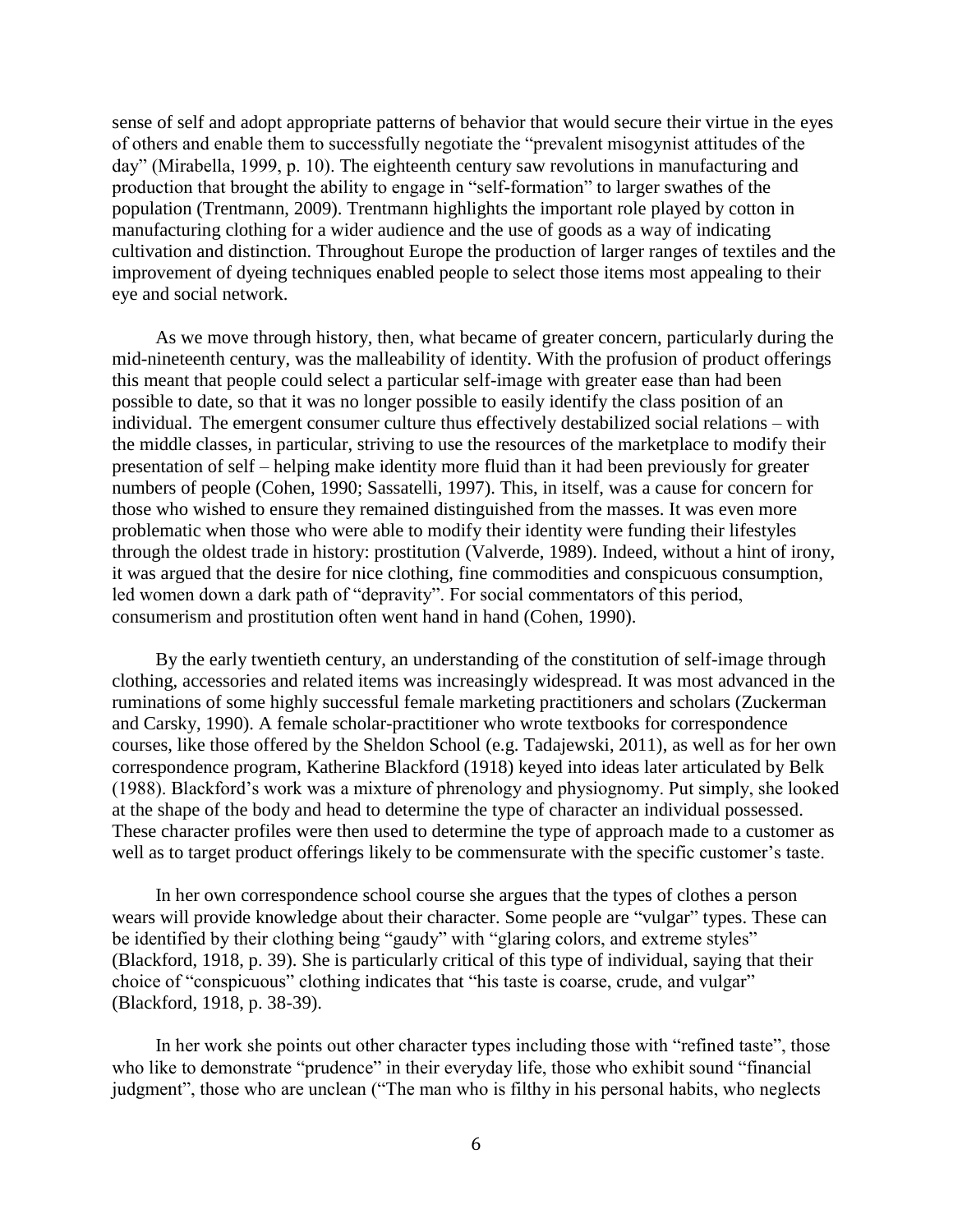his teeth, his fingernails, his hands, his neck, his linen, his clothing and his shoes, or any of these, has something of the moral filthiness in his soul" (1918, p. 41)) as well as those who are megalomaniacs – the figure of the Kaiser of Germany with his taste for elaborate military uniforms is the exemplar of this character profile. In somewhat bad taste she also provides a profile of those people that are likely to be psychologically unbalanced. In an extended quote worth reprinting in full given the unusual source material, these people can be identified by:

"Anything extreme or conspicuous in the dress, the hair or the carriage of the man or woman instantly indicates a lack of balance. He or she may be a great and wonderful artist, singer, musician or poet, may indeed be a genius, but it is perfectly idle and silly to expect any such person to be sensible and well balanced. It is well to bear in mind in this connection that these eccentricities are sometimes merely the exuberant affectations of youth. The youth who wears long hair, flowing ties, tortoise-shell-rimmed glasses with a big flat ribbon on them and wide, soft collars, may grow up to be a sensible, respectable citizen. On the other hand, when a grown up man shows off in this way, expect anything else you like from him, but do not expect him to be well balanced, moderate and sensible. (Blackford, 1918, p. 40)"

Character analysis, while remaining popular among practitioners until the 1960s (Tadajewski, 2012), nonetheless was fairly unpopular among academic circles for its presumed pseudoscientific structural-physiognomy which was often easy to refute empirically by pointing out that people occupying very different stations in life have similar facial and physical features.

Taking us into the early 1920s, we see the continued expansion of the home economics movement – a discipline with very close ties to marketing – and whose female practitioners were among the first to champion focusing on the consumer and the formation of their needs, wants and desires. They appreciated the benefit that knowing about these factors might provide to business. Zuckerman and Carsky (1990, p. 315) remind us that the work of scholars like Hazel Kyrk, Pauline Arnold, Elizabeth Hoyt and Christine Frederick produced some "seminal" insights into consumer behavior. The writings of many of these female thinkers have been explored in the pages of this *Journal* recently, with Jones engaging with Arnold's work (Jones, 2013), Parsons' examining the contributions of Hoyt (Parsons, 2013) and Tadajewski (2013) reviewing Kyrk's contributions. Since Kyrk's work is flagged up by Zuckerman and Carsky (1990, p. 315) as dealing with issues similar to those tackled by Belk (1988) (among others), it is to her work we will turn.

Hazel Kyrk states explicitly that she is interested in the process of consumption, that is, with how human beings go about consuming in their everyday lives and what factors shape their choices in the marketplace (social, in-group and so forth). Put otherwise, she is interested – much like motivation research during the 1920s to 1960s (Tadajewski, 2006b, 2010) and CCT research today – "in the "why" of consumers' desires and their relative intensity" (Kyrk, 1939, p. 16).

In her writing she avoids an overly agentic view of the consumer, stressing the background factors that shape subjectivity and consumer practice. The consumer, for Kyrk, is influenced by their social group which partly structure the choices which are made. Other influences include "custom, convention, fashion, opinion" (1923, p. 45). And she echoes Veblen in noting that people like to engage in conspicuous consumption and draws a picture of consumer socialization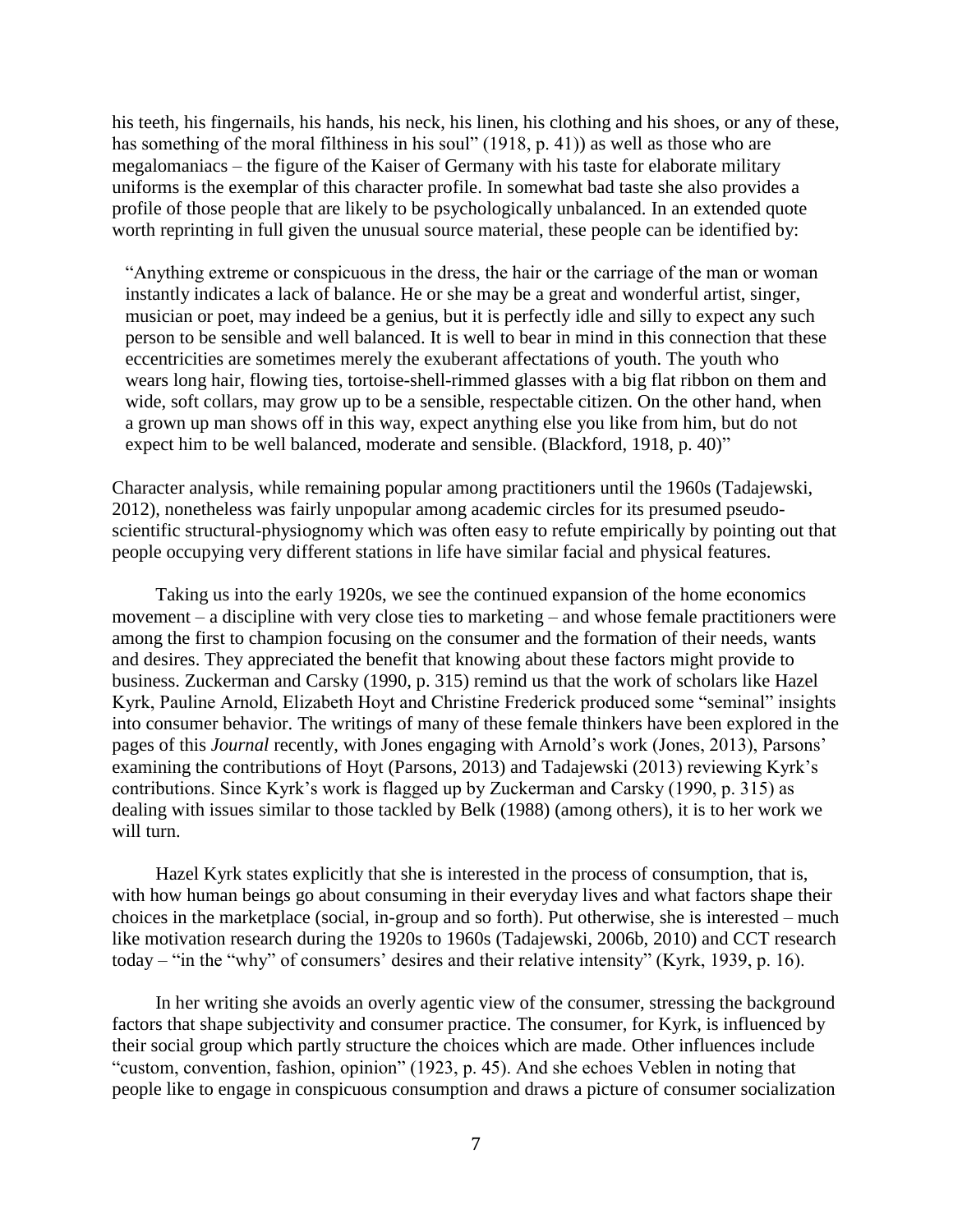that reflects a trickle-down theory (see also Plotkin, 2014):

"…the elite, who set the pace and establish the standards for others to follow, are the well-todo, the successful in pecuniary exploit. Pecuniary emulation colors and shapes our standards of success, of the worthy, of the desirable. Economic goods and services are valuable and desirable as symbols of success and distinction in the great game at which all are entrants. High pecuniary value makes a good desirable. Consumption becomes a process of displaying pecuniary status and command over resources; it becomes a competitive process, each family seeing which can spend, or seem to spend, more money. (Kyrk, 1923, p. 53)"

What is clear is that Kyrk's work does have affinities with the arguments later put forward by Belk and which were refined by an important book published in 1930 which sought to highlight the various character profiles of different groups and how they used clothes to signal their identities and group affiliations. Flügel (1930), for example, points out that some people like to parade their rebellious nature by wearing clothes which deviate from the mainstream. Importantly, he asserts that while culture might account for certain patterns of clothing being adopted throughout a population, we should not neglect human individuality either – an argument about structure versus agency that continues to be played out in contemporary CCT (Arnould, 2007).

Also gaining ground were variants of motivation research and qualitative methods that arguably provide the foundations for Belk's work and CCT more generally (Tadajewski, 2006b). An important proponent of qualitative methods during this time was Sidney Levy. From the 1940s onwards, first with Social Research Incorporated, a cutting edge behavioral science consultancy group which was constituted by scholars and graduate students from the University of Chicago (Levy, 2003), and drew upon a range of qualitative methods in their projects for major multinational corporations, Levy used the insights generated during these consultancy projects to inform many of his major contributions to the discipline, whether these related to consumption and symbolism (Levy, 1959), brand image (Gardner and Levy, 1955) or the broadening of the concept of marketing (Kotler and Levy, 1969) (see Levy, 2012). In his seminal article entitled "Symbols for Sale" (1959) Levy reaffirms some of the arguments we have already heard from Hazel Kyrk (1923) who, in turn, drew from an interdisciplinary range of sources herself, including Veblen. For Harris (2007, p. 12) Levy's scholarship was a key influence for Belk's conceptualization of the "extended self". Indeed, his research for Social Research Incorporated, most notably a study for the Chicago Tribune on automobiles and their meaning for American consumers, actually calls them "an extension of the self" (Levy, 2006, p. 8; see also Bastos and Levy, 2012, p. 357).

Levy's key point in his 1959 article is to further deflate the viability of assuming that people acted in the manner proposed by the dismal science, that is, as economic men, who were guided by logic, rationality and using cost-benefit analysis to calculate the products or services liable to generate the highest level of utility available. This was simply not the way the majority of people acted, the majority of the time, according to Levy. As Belk would later echo, "The things people buy are seen to have personal and social meanings in addition to their functions. To ignore or decry the symbolism of consumer goods does not affect the importance of the fact" (Levy, 1959, p. 119). Developing this point further,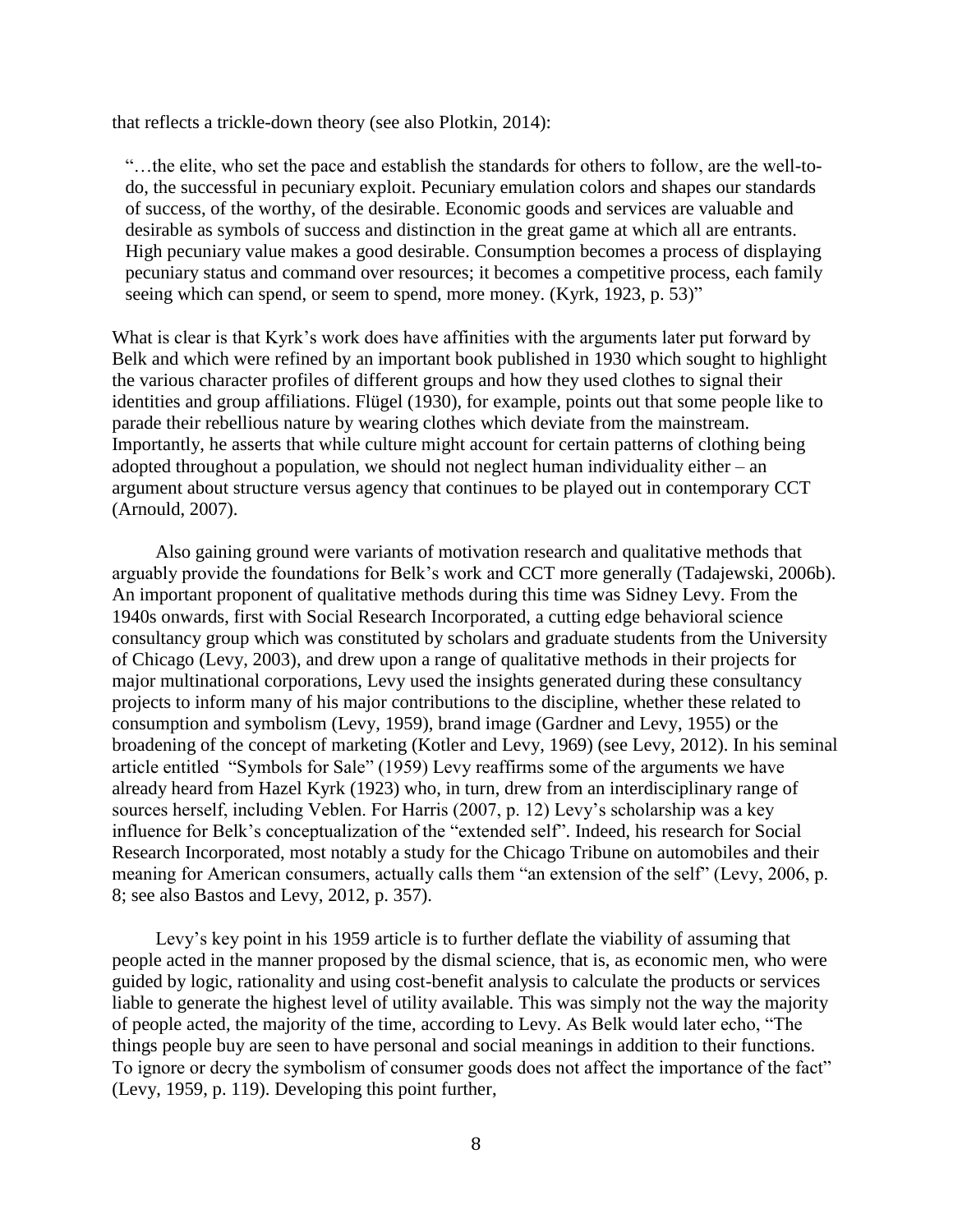"…modern goods are recognized as essentially psychological things which are symbolic of personal attributes and goals and of social patterns and strivings…In this sense, all commercial objects have a symbolic character, and making a purchase involves an assessment – implicit or explicit – of this symbolism, to decide whether or not it fits…A symbol is appropriate (and the product will be used and enjoyed) when it joins with, meshes with, adds to, or reinforces the way the consumer thinks about himself. We are dealing here with a very plain fact of human nature. In the broadest sense, each person aims to enhance his sense of self. (Levy, 1959, p. 119)"

Levy is writing at the point when marketing and consumer behavior studies would undergo a revolution stimulated by the Ford and Carnegie reports into business education and research. These reports asserted that business education lacked rigor, a sufficient analytical research base, and relied too much on descriptive studies. The large sums of money allocated by the Ford Foundation for training a new generation of scholars who would be extremely research active, set the intellectual terrain for marketing management research that still exerts considerable force today, and was embodied in the training given during 1959 and 1960 at the Foundation funded Institute of Basic Mathematics for Application to Business (Tadajewski, 2006a).

These courses were attended by many marketing luminaries (e.g. Philip Kotler, William Lazer) and to complement them funding was provided to support the publication of textbooks that sought to promote the behavioral sciences. These philanthropic-epistemological movements helped foster positivist perspectives in marketing and foregrounded the emergence of cognitive psychological perspectives that remain prominent, but which are best exemplified by the information processing views of the consumer that took hold of the discipline during the 1970s and that continue to be refined in the literature on "constructive consumer choice processes" (Bettman *et al*., 1998). This is not to say that information processing perspectives have gone uncontested or that the prior theoretical works that attracted attention during the early to middle of the twentieth century such as the work of Veblen, Freud and so forth were completely neglected – they were not, after all, Kotler continued to engage with their work (e.g. Kotler, 1965). The point is that they were gradually sidelined in favor of perspectives that could marshal the symbolic currency associated with advanced mathematics and various forms of modeling (Tadajewski, 2010).

Nor would information processing perspectives avoid critique. James Bettman, perhaps the most famous exponent of the information processing perspective, has acknowledged that his model of consumer choice was too "cold", lacking an appreciation of the role of emotion in decision-making (Bettman, 1993). Belk (1987) also launched a satirical critique of perspectives that equated the consumer to a computer which drew a firm line in the sand between such perspectives and interpretive research. Indeed, as time went on, Bettman's own shifting viewpoint brought information processing research more in line with interpretive perspectives and their valorization of "fantasies, feelings and fun" (Holbrook and Hirschman, 1982) – elements of human behavior that were largely ignored by the mainstream until Holbrook and Hirschman's stream of path-breaking papers on related topics such as the hedonic consumer (Belk, 2014a).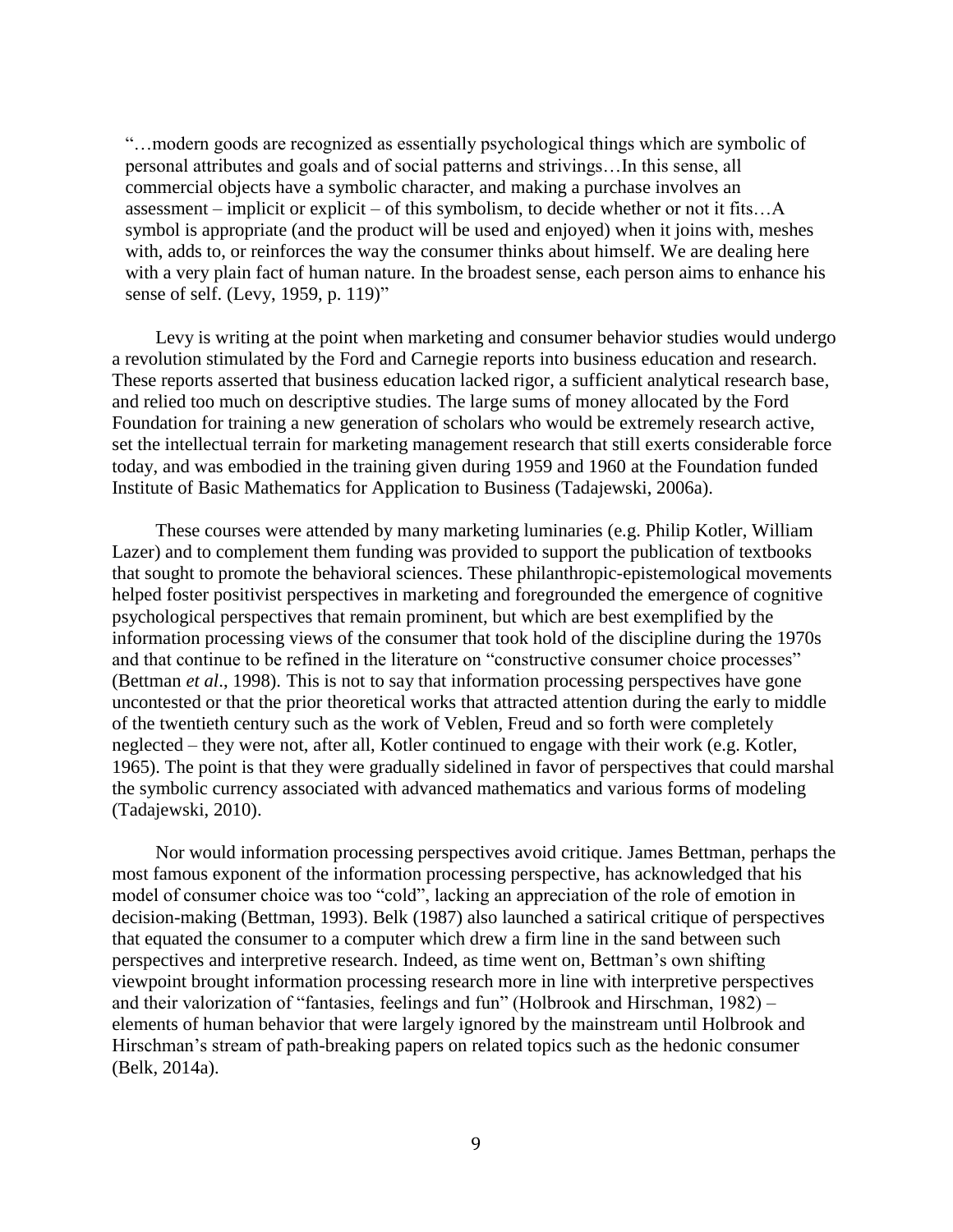Having now reviewed the varied debates taking place in different disciplines around ideas that share a resemblance to those promoted by Belk, and which further underscore the historical validity of his 1988 paper, we now turn our attention to demonstrating the impact of his work on more recent research.

### **Belk's Impact**

We first compiled all citations for full articles published in *JCR* in 1988 via Web of Science in order to compare Belk (1988) to other manuscripts of its era. Citations were examined in journal articles ending with a 2010 date for consistency. Second, we determine the 100 most cited *JCR*  articles through Web of Science. Three articles in our 1974-2010 top ten were already present in Cote et al.'s (1991) 1974-1986 ranking (i.e. Green and Srinivasan, 1978; Holbrook and Hirschman,1982; Petty *et al*., 1983). This is to be expected, as older articles are more likely to gather more citations; this also provides some evidence of validity. In order to offer insight beyond the number of citations received, we accounted for the quality of each citation. For example, an article may seem very influential until it is acknowledged that its numerous citations come from journals with limited scholarly influence. Conversely, another article might be more influential than its few citations suggest if they come from very prestigious journals (Palacios-Huerta and Volij, 2004). Consequently, we weighed each citation received by the impact factor of the citing journal.

Our last analysis is an attempt to assuage the crudeness of citation analysis that cannot convey what kind of influence Belk (1988) has on these articles. Therefore, we asked how crucial was the "extended self" for some of the most important articles from the entire marketing discipline. In order to answer this question we first identified the most cited marketing papers among those that reference Belk (1988) which we then examined to determine to what extent Belk (1988) is at the crux of these articles. Let us now turn to our citation analyses and interpretive account.

### **Analysis 1: 1988 analysis**

Initially, we analyzed the top ten most cited 1988 articles from *JCR* (displayed in Table 1). Citations per article were organized by the number of references as follows: 1) from 1988-2010, 2) since 2000, 3) in the Association for Consumer Research proceedings (*ACR*), 4) in the *JCR*, 5) in marketing journals (including consumer research outlets), and 6) outside of marketing journals. Articles on this list averaged 346.1 citations, 51% occurring since 2000. *JCR* and *ACR* featured heavy citations with, on average, 10% and 19%, respectively. In addition, articles compiled in this list average 63% of the citations in marketing journals, while 37% appeared outside of marketing journals.

[Insert Table 1 about here]

Sheppard et al. (1988), as well as Belk (1988), garnered far more citations than the others with about twice the count of the third ranked article by Celsi and Olson (1988). Sheppard et al.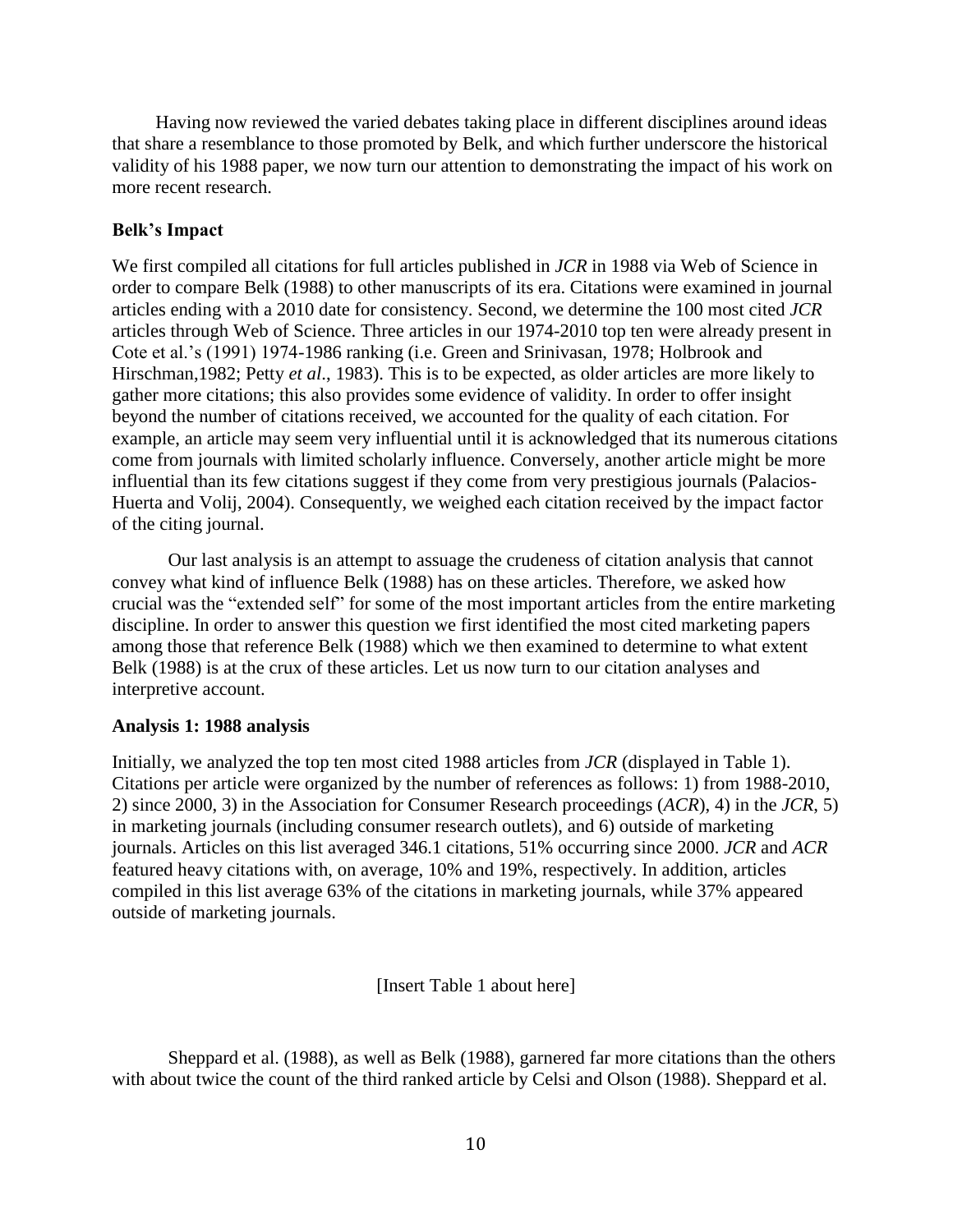(1988) had a very high number of citations over this time period ( $N=721$ ). However, it virtually had no impact on consumer research scholars (i.e. five total citations in *JCR* for 0.69% of total citations and 20 in *ACR* for 2.77% of total citations) and exercised most of its influence on researchers outside of the marketing discipline (nearly 85% of citations from non-marketing publications).

In contrast, Belk (1988), the first ranked article  $(N=934)$ , is highly influential among consumer researchers, researchers in marketing, and even those outside of these disciplines. For consumer researchers, Belk (1988) received 81 citations in *JCR* (or 8.67%) and 352 citations in *ACR* (or 37.69%). Beyond these two outlets, the manuscript received 666 (or 71.31%) of its citations in marketing publications, while 28.69% concerned research published outside of the discipline. This indicates that Belk (1988) had the greatest influence on consumer researchers among 1988 *JCR* articles as it has the most references from both *JCR* and *ACR*. Contrary to Cohen's (1989) assessment, it seems that the format used to flesh out the "extended self" did not preclude its contribution. Furthermore, although Belk's (1988) impact is extreme, it is not an anomaly. Among the top ten articles, three are identified as belonging to the interpretivist perspective (i.e. Belk, 1988; Belk *et al*., 1988; Wallendorf and Arnould, 1988); although interpretive papers were rare, they received a disproportionate amount of attention from scholars.

However, it is important to note that Belk (1988) has been cited almost 4 times more frequently than the nearest interpretive article (i.e. Wallendorf and Arnould, 1988) testifying to its leading role in representing this paradigm. In order to strengthen this claim, we undertook a more comprehensive citation analysis with the 100 most cited *JCR* articles.

#### **Analysis 2: A Classic among the Classics**

Our results indicate that citations ranged from 934 for Belk (1988) (the most cited article) to 180 for Holt (1995) as the 100th ranked article. The tenth ranked article was Bettman and Park (1980) with 332 citations. The next two analyses focus on the top ten articles.

In the first analysis, two sets of criteria were used to evaluate the influence of the articles: 1) the volume of citations, and 2) the number and category of citing journals (e.g. marketing, consumer research, economics, psychology, etc.). In researching the volume of citations, Table 2 presents: 1) the total number of citations, 2) the number of citations per year, and 3) the percentage of citations since 2000. Regarding the types of journals, Table 2 also provides the number of different citing journals (citation breadth), a ratio of the total number of citations over the number of different citing journals (citation depth), and the number of journals from disciplines other than marketing and consumer research that most often cite the article.

The journal categories used to determine the last column of Table 2 were selected *a priori* based on the disciplines that frequently cite articles from the *JCR*: marketing, management, consumer research, psychology, economics, information science, decision science, general business, communication, operations, humanities, natural sciences, and technology. The journals citing *JCR* articles much less frequently (veterinary, medical, computer sciences, transport, urbanism, etc.) were all coded in an "other" category. Journal category assignment was based on the journal title. If the name of a category was included in a journal title, that journal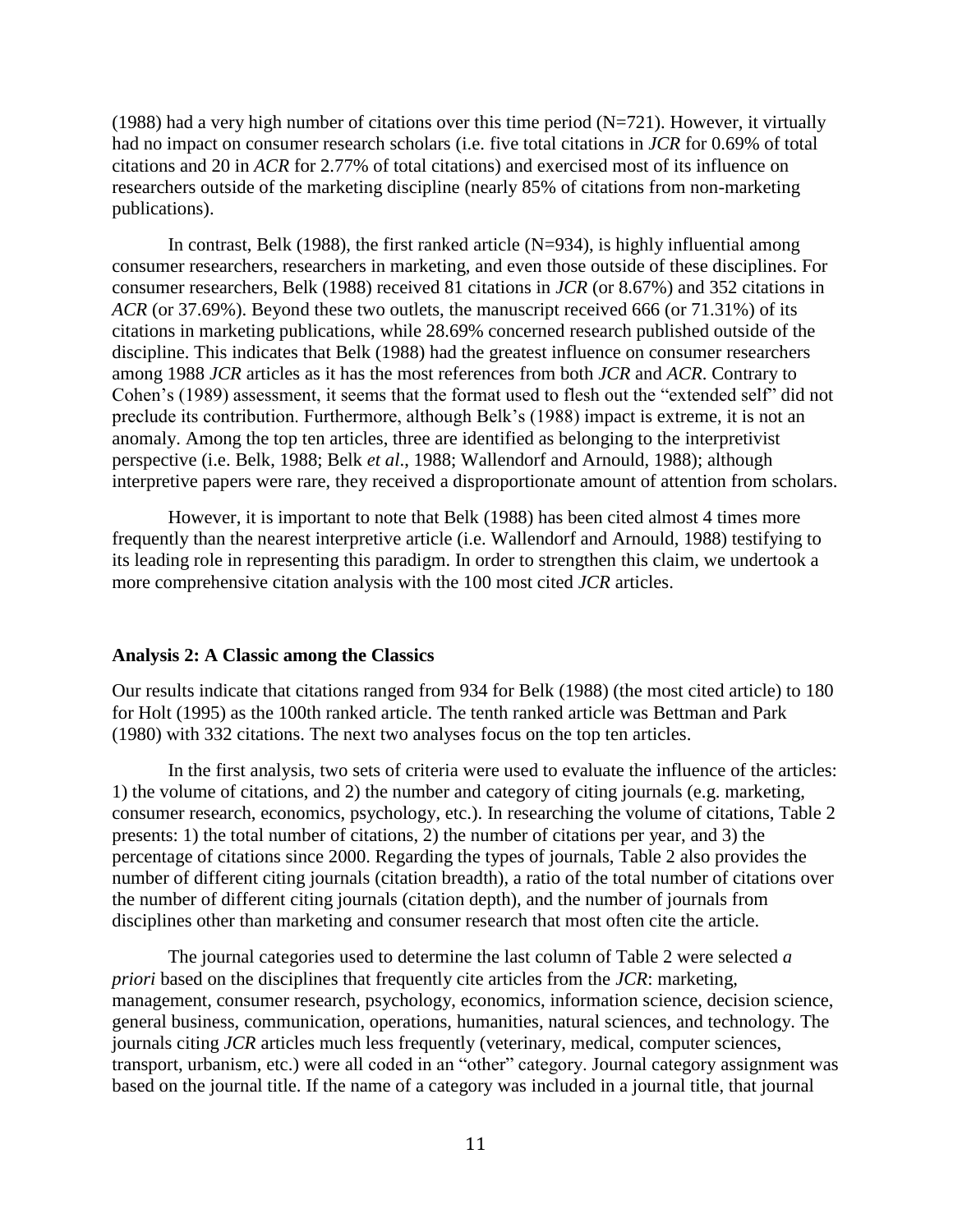was assigned to the category. If a journal title included one keyword that was used as a substantive category name and one keyword assigned to the "other" category, it was classified according to the former category (e.g. *International Journal of Transport Economics* was classified as an "economics" journal). If a journal title included two or more of the same keywords as substantive categories (e.g. *Industrial Journal of Technology Management*), it was assigned to the category that provided the theoretical background mostly found in the journal, or to the category that did not serve as a context defining variable (*Industrial Journal of Technology Management* classified as a "management" journal).

In the second analysis, the citation scores of each classic article were computed for all citing journals (i.e., at least one citation) together as well as separately for marketing (e.g., *Journal of Marketing*, *Journal of the Academy of Marketing Science*, *Marketing Letters*, etc.), consumer research (e.g. *JCR*, *ACR*, *Journal of Consumer Affairs, Journal of Consumer Psychology* etc.), and the different support field categories, which could vary with each article (psychology, economics, management, etc.). In our scientometric approach we weighed each citation for a classic article with the number of citations received by the citing journal as well as by its 2-year (i.e. the average number of times articles from a journal published in the past two years have been cited) and 5-year impact factor.

As a result, Table 3 includes for different journal categories (i.e. Total, Marketing, Consumer research, Support field) the following weighed indicators: 1) Citations: weighed by the number of citations received by the citing journals. W2: weighted by the two-year impact factor of the citing journal, 2) W2/Y: W2 divided by the years in print of the classic since publication, 3) W5: weighted by the five-year impact factor of the citing journal, and 4) W5/Y: W5 divided by the years in print of the classic since publication.

#### [Insert Table 2 about here]

Table 2 reports that Belk (1988) has the highest total number of citations with 934, while Petty et al.'s (1983) manuscript on the central and peripheral routes to persuasion received 887 citations. Although these two articles are from distinct paradigms, their profiles, according to our citation analysis, are quite similar. They both received the majority of their citations since 2000 and the number of distinct journals citing them is almost the same: Belk (1988) had 218 while Petty et al.'s (1983) paper had 216 and their citation depth is virtually identical with 4.28 for Belk (1988) and 4.11 for Petty et al. (1983). Additionally, both employ the support field of psychology although Belk (1988) has been cited by a greater number of distinct journals than Petty et al. (1983) (42 vs. 26). A slight divergence exists when examining the number of citations per year with Belk (1988) being cited at a faster pace than Petty et al. (1983), which explains why Belk (1988) has received more overall citations despite being published five years later than Petty et al. (1983). In addition, Belk (1988) ranks third on a per year basis with 42.45 citations. We also note that three top 10 articles are anchored within the interpretive paradigm: Belk (1988), Holbrook and Hirschman (1982), as well as Fournier (1998). This indicates that Belk (1988) is not the sole member of its category although it is probably the most impactful since it gathered 50% more citations (934 vs. 664) than the next ranked interpretive article by Holbrook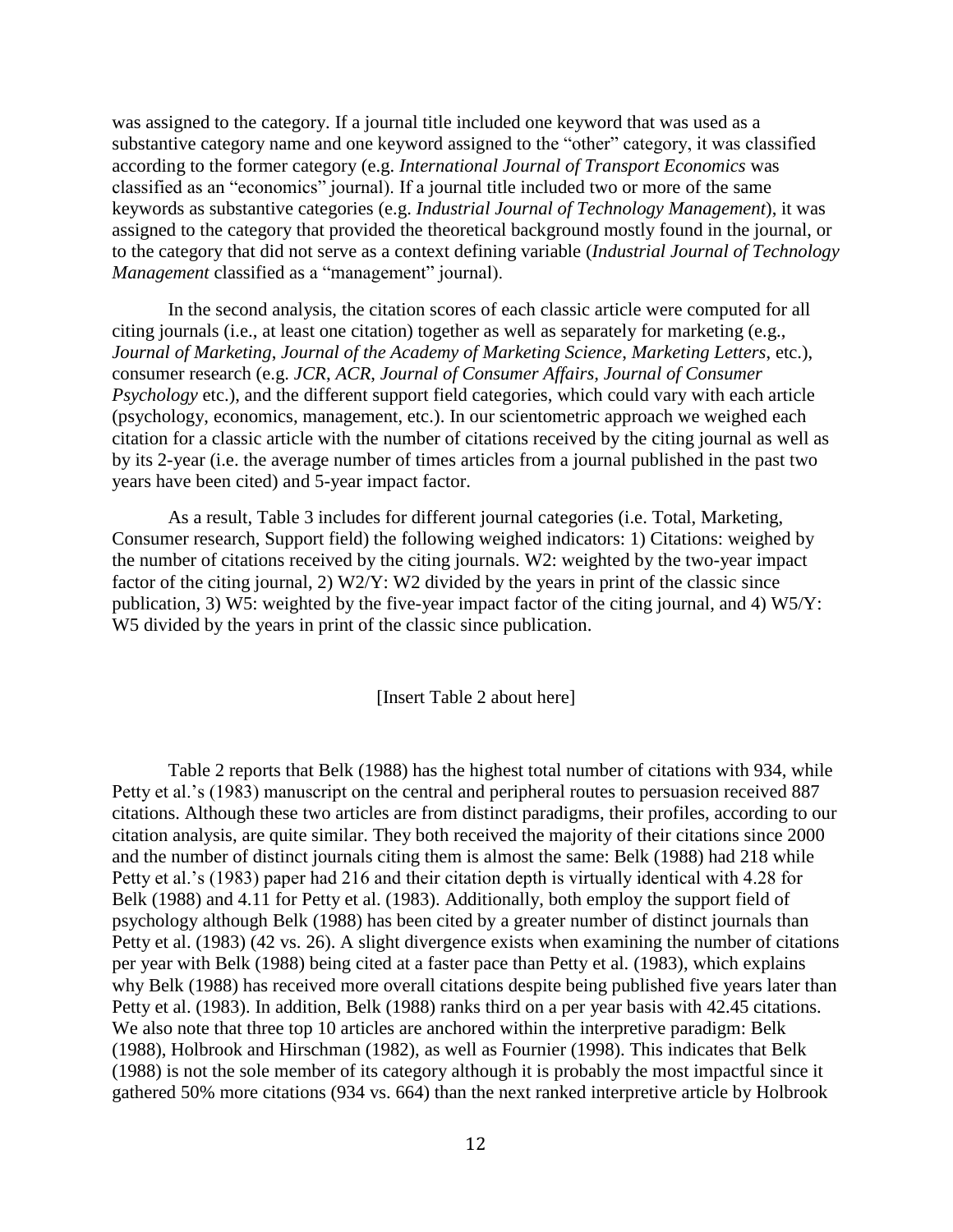and Hirschman (1982). Overall, this analysis suggests that Belk (1988) is one of the most influential articles from *JCR*.

Our data also show that highly influential articles from the *JCR* come from a blend of different research paradigms. The top five articles feature a conceptual article (Alba and Hutchinson, 1987), an article based on secondary data (Sheppard *et al*., 1988), another positivistic article based on primary data (Petty *et al*., 1983), a methodological paper (Green and Srinivasan, 1978), as well as Belk's (1988) conceptual article.

Table 3 reports that Belk (1988) has the third highest total when considering the number of citations received by journals citing his work (225,090). The strongest classic using this criterion was Sheppard et al. (1988) with a total of 322,907, followed by Steenkamp and Baumgartner (1998) with 251,683. Within the marketing category, the number one article was Petty et al. (1983) with 56,480 citations, followed by Belk (1988) with 55,127. When considering the support field, Belk (1988) had the third highest citation score (156,925) behind Sheppard et al. (1988) with 262,499 and Steenkamp and Baumgartner (1998) with 203,506.

#### [Insert Table 3 about here]

Belk (1988) has the third highest overall scholarly influence when considering the impact of his research weighed by the two-year impact factor (W2: 845; per year: 38). Petty et al. (1983) is the most influential based on this criterion with a W2 of 1,221 (45 per year). Belk (1988) is the sixth most influential in marketing (W2: 305; per year: 14), a category dominated by Alba and Hutchinson (1987) with a W2 of 623 (27 per year). In its support field, Belk (1988) is the third most influential with a W2 of 189 (9 per year) behind Sheppard et al. (1988) and Petty et al. (1983). Sheppard et al. (1988) dominates this category as its W2 reaches 511 (23 per year), followed by Petty et al. (1983) with 302 (11 per year).

Sheppard et al.'s (1988) influence in psychology is the highest among all the classics' support field. Sheppard et al. (1988) is the least influential classic in marketing (W2: 127; per year: 6), while Steenkamp and Baumgartner (1998) is the least influential article in consumer research (W2: 9, per year: 1). In the consumer research category, Belk (1988) has the third strongest influence with a W2 of 350 versus a W2 of 404 for Alba and Hutchinson (1987), the article ranked number one in this category. However, when considering the W2 per year, Belk (1988) becomes the fourth most influential article with 16, while Bettman et al. (1998) is ranked first with 22 followed by Fournier (1998) with 17. When considering the five-year impact factor, the influence scores are higher for each classic (both in total and per year), but the rankings they achieved are the same and the substantive interpretations above are still warranted.

In sum, Belk (1988) can be considered the most influential interpretive article in consumer research. Although Belk (1988) is essentially tied with Petty et al. (1983), the latter progressed at a slower pace, and Alba and Hutchinson's (1987) paper draws research propositions intended for positivistic audiences. Moreover, Fournier (1998), as well as Bettman et al. (1998), are cited more often on a yearly basis, but they have had less time to create the same type of impact as Belk (1988); hence, they received significantly less citations overall (934 vs. 611 and 439, respectively).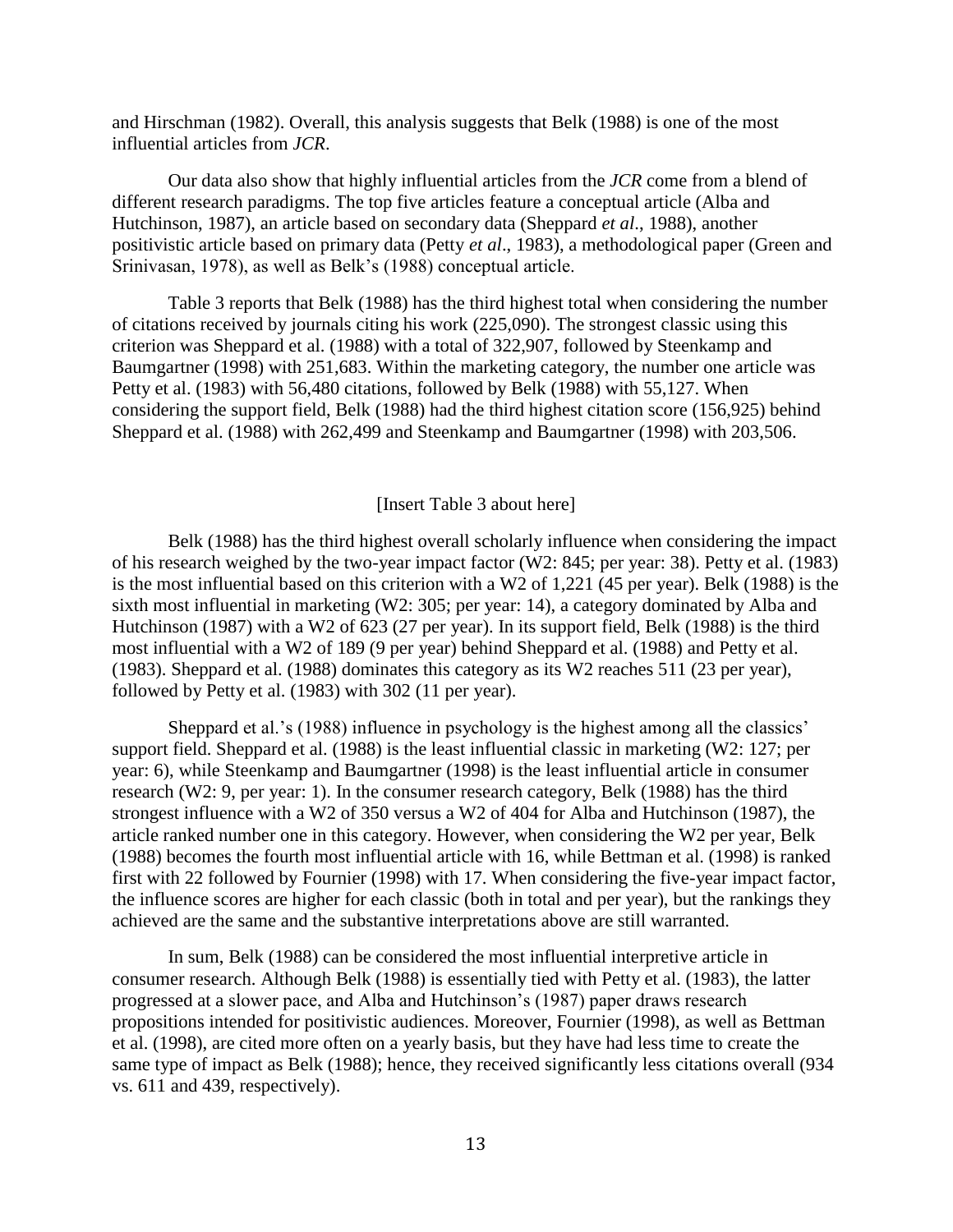Although we register the usefulness of citation analysis, it is appropriate to add further flesh by way of an interpretive account. We introduce the voices of contemporary interpretive and CCT scholars in order to highlight how Belk's work generally and his 1988 paper specifically, have influenced the discipline and their own intellectual self-cultivation.

### **Analysis 3: Impact on the Intellectual Process**

Gauging the role of Belk (1988) inside and outside the marketing and consumer behavior literatures, we emphasize unequivocally its remarkable impact on all sorts of audiences. Before focusing on specific set of papers, it is worth briefly considering comments offered by a number of scholars in the multiple volume tribute collection to Belk's corpus. Schouten (forthcoming) credits his exposure to the "extended self" concept during his time on the Consumer Behavior Odyssey as central to his own intellectual self-development:

"…among Russ's many contributions, the one publication that stands out as a true watershed event in the history of consumer research is "Possessions and the extended self."…Anyone that has since written or even thought about the nature of consumer self and identity, about consumer-object or consumer-brand relationships, about ownership experiences, about product symbolism or even about various kinds of consumer collectives has been influenced by it. It is nothing less than the cornerstone of all current thinking about what it means to be a consumer. (Schouten, forthcoming)"

Other scholars, including Aaron Ahuvia (forthcoming), Ayalla Ruvio (forthcoming) and Kelly Tian (forthcoming) likewise argue that the 1988 paper stimulated "a rainbow of research ideas" (Ruvio, forthcoming) or was otherwise an "epic" contribution (Tian, forthcoming). Jonathan Schroeder (forthcoming), in much the same vein, says that his exposure to Belk's paper literally reoriented his academic career.

These kinds of comments set the scene regarding the influence of Belk's work when considering the entire marketing discipline and an analysis of the top 10 most cited articles referencing Belk (1988) shows strong diversity in both topic and methodology. In their article, Arnould and Thompson (2005) delineate a research tradition they named Consumer Culture Theory (cited 225 times). They highlight four domains for CCT research: the first of these is titled *Consumer Identity Projects* and within the review of this domain, the first of two references in the first sentence is Belk (1988). The researchers define the domain as "consumers working with marketgenerated materials [to] forge a coherent if diversified and often fragmented sense of self." Of the 20 references in this section, only one, Levy (1981), pre-dates Belk (1988). When asked about how Belk (1988) influenced Arnould and Thompson (2005), Thompson (2014) stated, the "extended self article was certainly an influential paper in developing the CCT tradition particularly in relation to the consumer identity project motif." Arnould (2014) concurred, affirming that:

"…from my perspective, Belk's paper did a number of useful things; it identified the kind of subject that is constituted in consumer capitalism in detail; it did this for a marketing rather than sociological audience; it helped expand the scope of CB to something more than purchase behavior and decision making; it showed that identity work is an important facet of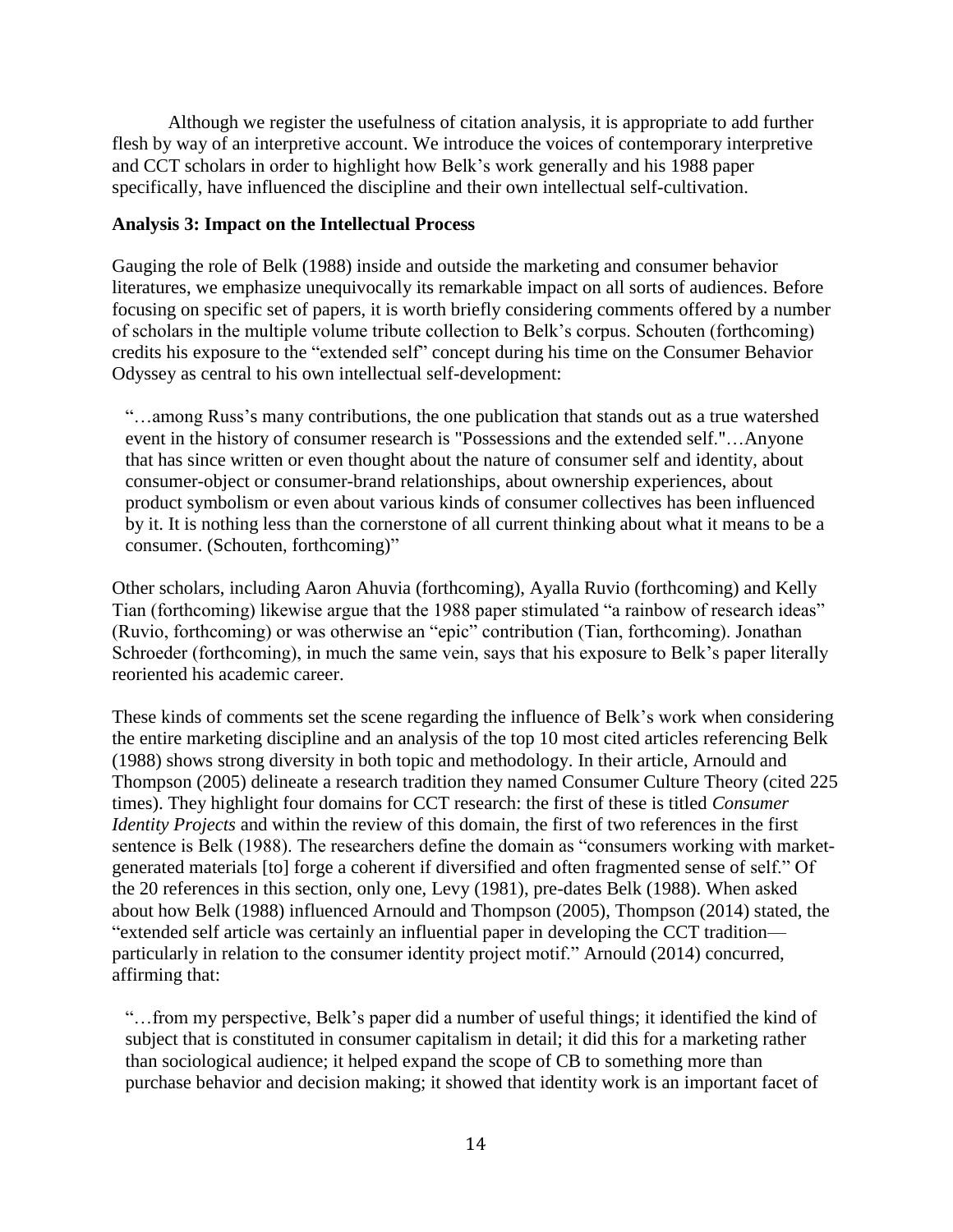consumer culture that one could expect to develop in diverse ways in diverse places with the spread of consumer capitalism; it encouraged the belief that CB could be a serious subject for serious social science; it opened the door to a more sophisticated kind of social psych thinking in CB too."

While Arnould and Thompson (2005) stay within the consumer behavior domain, Firat and Venkatesh (1995) review a substantial range of poststructural and postmodern social theory (cited 218 times). Broadly speaking they, like Belk (1988), argue that traditional views of transactional and utilitarian consumption are limited. It is on this point that Belk is a hinge for them. Belk's self-acknowledged distance from postmodernism provides a prominent argument they can counterpoint: Firat and Venkatesh make a case for a plurality of protean selves whereas Belk's argument is a more essentialist conception of self. As Firat (2014) explains,

"Russ Belk, without a doubt, is one of the key scholars in the field and his work has advanced thinking in consumer research in a major way. He has led insights in the understanding of the modern consumer. In our paper, we were trying to develop insights regarding the development of the postmodern consumer, and his article on the extended self constituted a key comparison point in presenting the differences between the modern and postmodern consumers—one having a concept of *a* self and extending it through her/his consumption, the other constructing multiple selves through her/his consumption."

Four of the ten articles on this high impact list have an affinity with the ideas first put forth in Belk (1988). The first, which was cited 361 times, is Belk and colleagues' subsequent work during the Consumer Behavior Odyssey project (Belk *et al*., 1989). Next, cited 349 times, is Aaker (1997) of which Belk (1988) is a major basis. Conceptually speaking, a Belkian underpinning is essential if the goal is to explore the symbolic use of brands and further the theoretical development of the brand personality construct.

Conceptually intertwined with Aaker (1997), Fournier's (1998) exploration of how brands can act as an active partner for consumers finds in Belk (1988) a strong theoretical foundation. It is not only the most cited of the ten articles from this analysis with 570 citations, but it is also in the *JCR* all-time top ten. Belk (1988) is evoked in the introduction when the *Special Possession* literature is outlined. Interestingly, both Belk (1988) and Aaker (1997) are listed in the first section of the *Conceptual Foundations* titled *The Brand as a Relationship Partner*; in addition, Belk (1988) is referenced in the next section entitled *Relationships: Providing Meanings in Psycho-Socio-Cultural Context.*

In her own words, Fournier (2014) stated that:

"Belk (1988) provided the first exhaustive argument for the fact that possessions were meaningful to people, beyond their utilitarian value, serving deep purposes as people went about living their lives. This paper opened the door for the next proposition: people might actually have relationships with products, possessions and brands…These ideas are now of course accepted tenets of consumer behavior but in the information-processing dominated 1980s this was all quite the stretch. Belk's article was so extensively researched, so grounded in the interdisciplinary reality of that which is CB that the argument was irrefutable. In 1988 I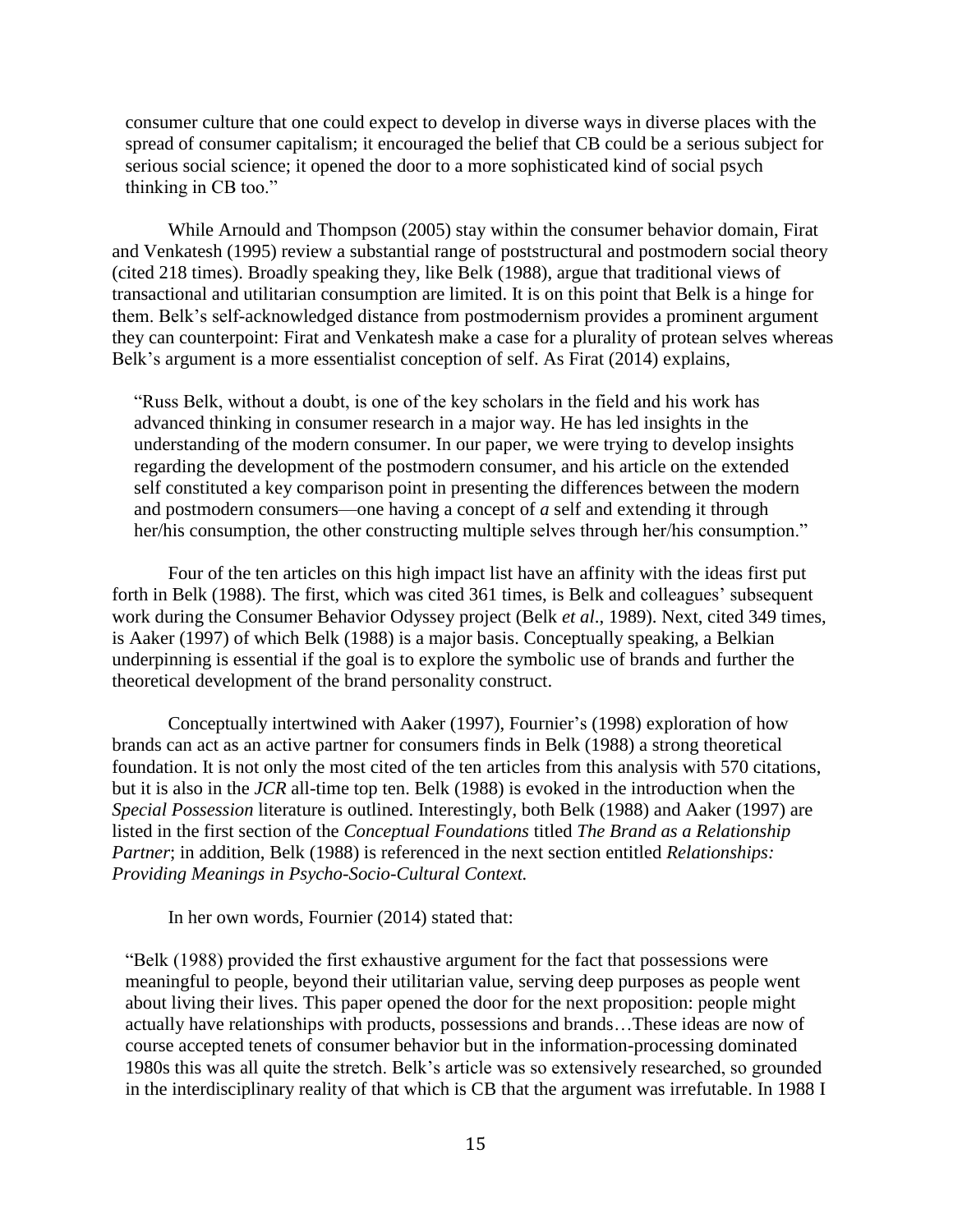was beginning my doctoral studies and Belk 1988 was my epiphany. It determined my life path in academe."

Once Belk (1988) and others like Aaker (1997) and Fournier (1998) broadened the concept of consumer-product and consumer-brand relationships, the consumer behavior literature expanded to include subcultures of consumption (e.g. Schouten and McAlexander, 1995), as well as brand communities (e.g. Muniz and O'Guinn, 2000). In their article with 214 citations, McAlexander et al. (2002) conceptualize brand community and loyalty that consumers form through their relationships with brands. Again, Belk (1988) is part of the conceptual foundations of this manuscript, which details how consumers value their relationship with brands. Also weaved in this work and used liberally are citations to Fournier (1998) and Aaker (1997) along with Belk (1988).

Although not as direct of a tie as Aaker (1997), Fournier (1988) or McAlexander et al. (2002), Sen and Bhattacharya's (2001) article, which was cited 254 times is within conceptual reach. The "extended self" plays an important role as an indirect component of Corporate Social Responsibility (CSR). The underlying idea being that consumers will have a greater inclination toward tangible offers from those companies whose CSR practices evoke their own values in order to nourish their self-concept through ownership.

Belk's (1988) intellectual influence is also evident in the revival potential it brought to longstanding marketing concepts. Loyalty has been examined from many angles since its emergence in marketing (e.g. Jacoby and Kyner 1973) and seminal contributions in this area have slowed as it matured as a domain of inquiry. However, a few papers have been able to reenergize the field such as Oliver's (1999) article that amassed 562 citations. In this work, the ego stretching ability of earthly possessions is the main force behind the reasoning leading to new forms of loyalty such as determined self-isolation (i.e. when a consumer's fortitude builds a loyalty more encompassing than mere product features) and immersed self-identity (i.e., when both fortitude and social environment foster unavoidable repeat usage or repurchase patterns).

Finally, we would be hard pressed to find a research tradition more foreign to Belk's (1988) concerns for self-discovery and identity than the information processing and constructive choice cliques (see Belk, 1987). Interestingly though, the "extended self" is the only referenced interpretive article in Bettman, Luce, and Payne's (1998) paper. In MacInnis and Jaworski's (1989) contribution (225 citations) it is one of the 3 papers cited that is not a member of the positivistic paradigm. It is, in itself, an amazing feat and although interpretive papers do not hesitate to cite positivist ones, the reverse is seldom true (Sherry, 2012) and when this rare event occurs it is usually by citing Belk (1988).

### **Conclusion**

The goal of this manuscript was to revisit Belk's (1988) conceptualization of the "extended self" to examine if the research stood the test of time. As was highlighted, Belk's work has been hailed as influential, but it was unclear exactly *how* influential his 1988 paper was and who considered it to be influential. Many consumer behavior Ph.D. seminars feature Belk's work, paying due regard to the debate between Belk and Cohen. While this debate was limited to the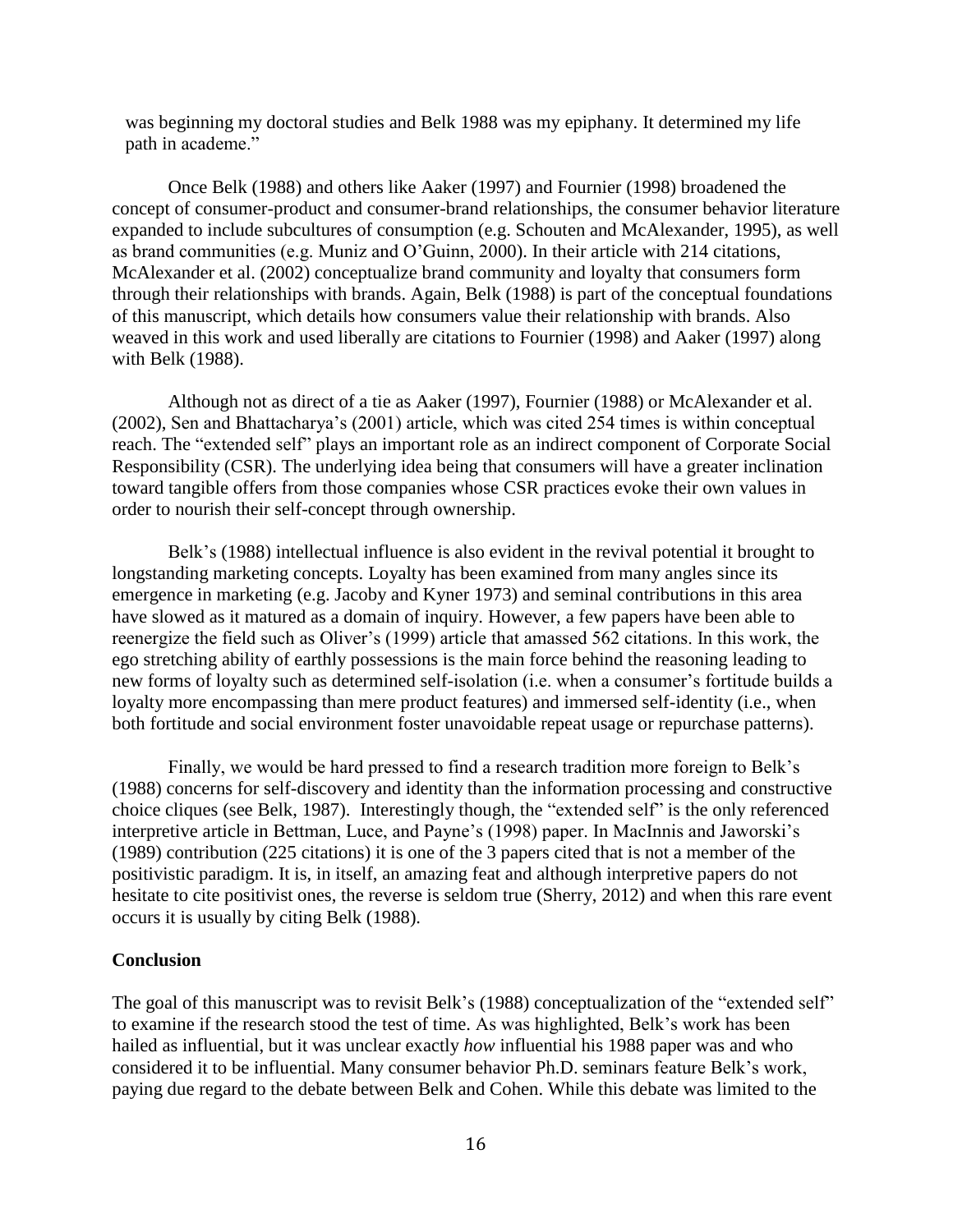pages of the *JCR* and never followed up by either author (Belk, personal correspondence), it brought the paper to the attention of scholars who might otherwise have ignored it.

A mixed method approach relying on a close reading of the prehistory of Belk's work, combined with citation and further analysis was employed to build a strong case that Belk (1988) was not just a seminal article in the history of consumer behavior, but one of the most influential articles of recent history. Although certainly unique, Belk (1988) is not an outlier on the citation count continuum among interpretive articles since both our 1988 and classics top ten included three papers anchored within this research tradition. Our analysis of the top ten most cited articles that reference Belk (1988) demonstrated that a wide array of topics and methodologies impacted scholars of varied horizons. Without the "extended self" nourishing the intellectual development of new research streams, managerially relevant concepts such as brand personality, brand community or brand loyalty would not have progressed the way they did in recent decades.

Looking back to 1988, no one, including Belk, thought the concept of the "extended self" would become so central to the history of consumer behavior (Belk, personal correspondence). Perhaps the comments made by Cohen (1989) questioning the contribution of Belk (1988) could have been expected at that time. However, in light of our analysis, Belk's 1988 paper reflects a breakthrough in the history of consumer behavior. More than this, it is perhaps the vagueness of the concept that has contributed to its longevity and the extensive literature that has flourished as a result. The very aspect of the concept that Cohen decried has turned out to be its strongest element (Zussman, 2005) as it leaves further research avenues open to scholars of all intellectual persuasions. Nevertheless Belk (2002) has registered the limitations of his concept and it is appropriate to let him recall these in his own words:

"So what would I do differently in the paper? What remains to be done on the topic of the "extended self"? The paper itself recognized that the metaphor of the "extended self" is a Western and masculine one, but I think I might have done more from a feminist, queer theory, and multi-cultural perspective on self and possessions. While I am not an advocate of postmodernism, I might have done more to consider alternative postmodern perspectives on the fragmented de-centered self and how they potentially impact our regard for possessions and material lifestyles. Subsequent contentions that the self is empty suggest that I might have done more in exploring the un-extended self in Western versus non-Western cultures."

Belk has responded to his own call via his publication record since the writing of his reflection on the 1988 paper (Ruvio, forthcoming), as have other scholars (e.g. Ahuvia, 2005). Indeed, Belk continues to refine his arguments using both related ideas and contemporary social theory. As he explains:

"I am working on some comparisons of the extended self to Actor Network Theory (Bruno Latour, Michel Callon), Assemblage Theory (Gilles Deleuze and Felix Guttari; Manuel DeLanda), Extended Cognition (Andy Clark), and Entanglement (Ian Hodder), [and the] expanded self (Arthur and Elaine Aron). (Belk, personal correspondence)"

The analyses presented here illustrate that Belk (1988) did not merely make a significant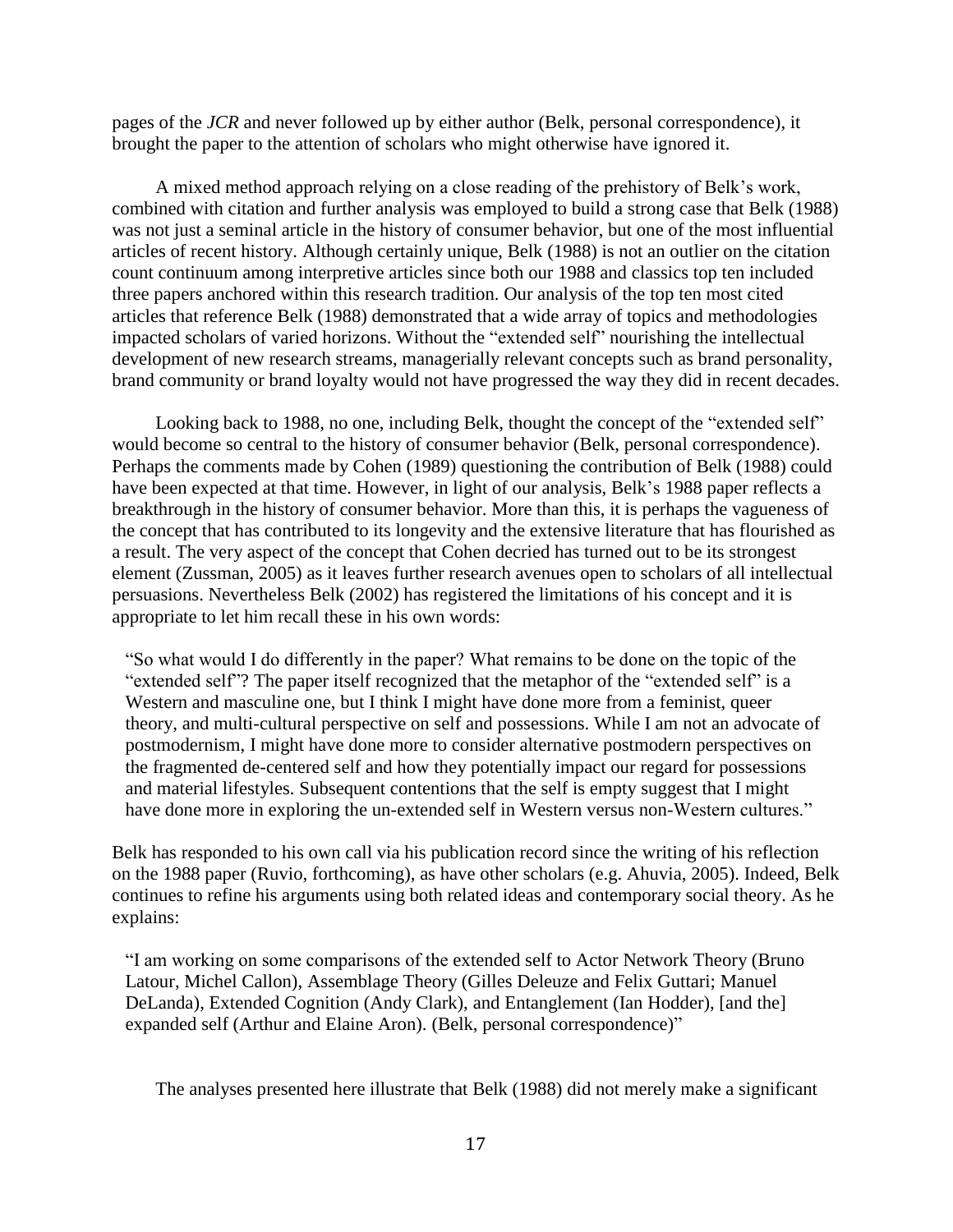contribution but, rather, one of the strongest in the history of the consumer behavior literature as is testified by its ongoing extension into debates around sharing and aggregate senses of self (Belk, 2010), as well as the digital realm which opens new vistas for self-extension and experimentation (e.g. Belk, 2013). The extension of the "extended self" concept thus still continues.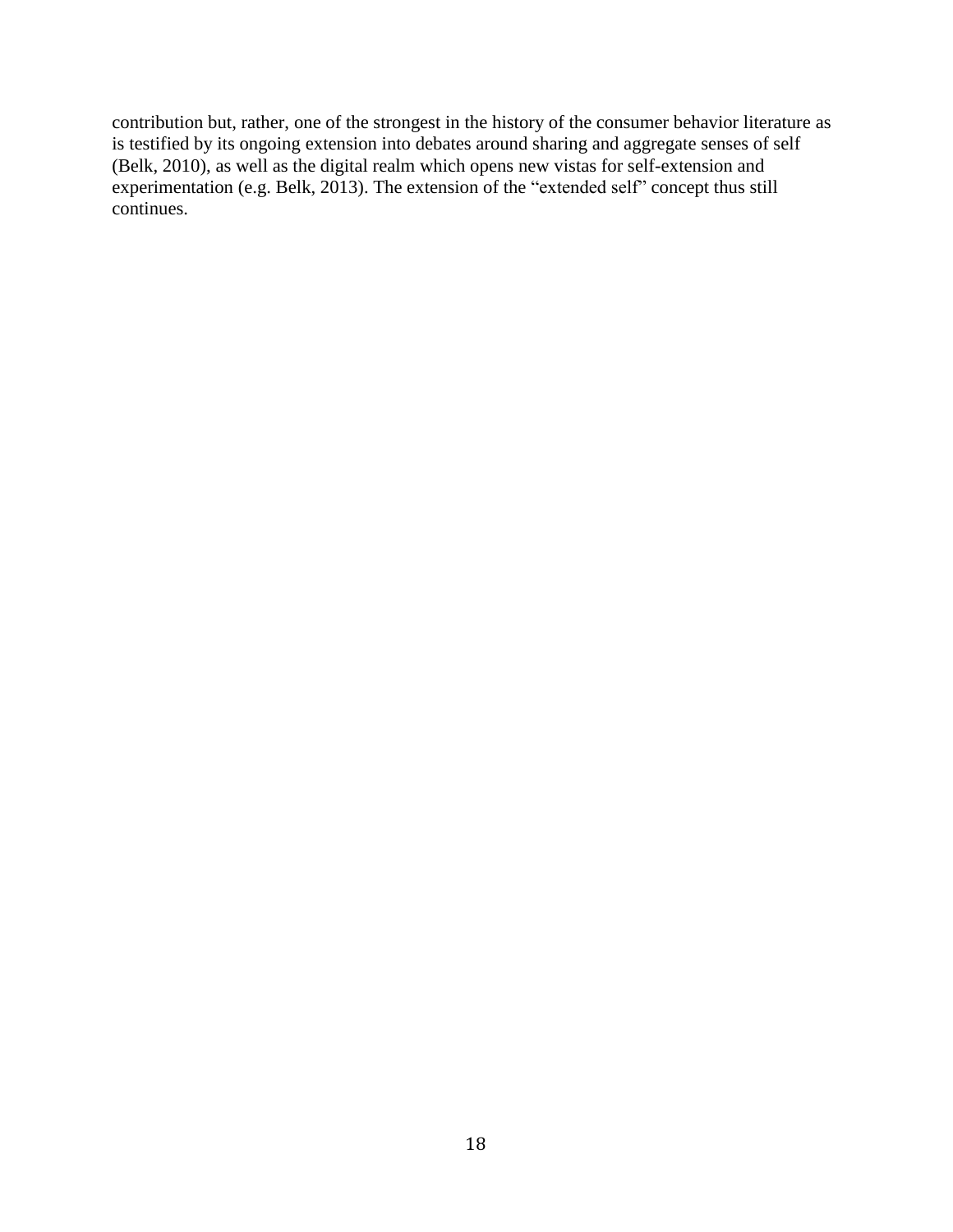### **References**

Aaker, J.L. (1997), "Dimensions of Brand Personality," *Journal of Marketing Research*, Vol. 34 No. 3, pp. 347-56.

Ahuvia, A.C. (2005), "Beyond the "extended self": Loved objects and consumers' identity narratives", Journal of Consumer Research, Vol. 32 June, pp. 171-184.

Ahuvia, A.C. (forthcoming), "Beyond 'beyond the "extended self"': Russ Belk on identity" in Sherry, J.F. Jr. (Ed.), *Legends in Consumer Behavior, Russell Belk: An Alternative Approach: Re-enchanting Consumption* , Sage, Thousand Oaks.

Alba, J.W. and Hutchinson, J.W. (1987), "Dimensions of consumer expertise", *Journal of Consumer Research*, Vol. 13 No. 4, pp. 411-454.

Archer, L., Hollingworth, S., and Halsall, A. (2007), "'University's not for me – I'm a Nike person': Urban, working-class young people's negotiations of 'style', identity and educational engagement", *Sociology*, Vol. 41 No. 2, pp. 219-237.

Arndt, J. (1985), "On making marketing more scientific: The role of orientations, metaphors and problem solving", *Journal of Marketing*, Vol. 49, pp. 11-23.

Arnould, E.J. (2007), "Should consumer citizens escape the market", *The Annals of the American Academy of Political and Social Science*, Vol. 611 May, pp. 96-111.

Arnould, E.J. (2014), "Personal correspondence".

Arnould, E.J. and Thompson, C.J. (2005), "Consumer culture theory (CCT): twenty years of research", *Journal of Consumer Research*, Vol. 31 No. 4, pp. 868-882.

Bastos, W. and Levy, S.J. (2012), "A history of the concept of branding: Practice and theory", *Journal of Historical Research in Marketing*, Vol. 4 No. 3, pp. 347-368.

Belk, R.W. (1987), "A modest proposal for creating verisimilitude in consumer-informationprocessing models and some suggestions for establishing a discipline to study consumer behavior", in Firat, A.F., Dholakia, N., and Bagozzi, R.P. (Eds.), *Philosophical and Radical Thought in Marketing*, Lexington Books, Lexington, pp. 361-372.

Belk, R.W. (1988), "Possessions and the "extended self"", *Journal of Consumer Research*, Vol. 15 No. 2, pp. 139-168.

Belk, R.W. (1989), ""extended self" and extending paradigmatic perspective", *Journal of Consumer Research*, Vol. 16 No. 1, pp. 129-132.

Belk, R.W. (2002), "Some reflections on "Possessions and the "extended self""", *ACR Newsletter*.

Belk, R.W. (2010), "Sharing", *Journal of Consumer Research*, Vol. 36 No. 5, pp. 715-734.

Belk, R.W. (2013), "Extended self in a digital world", *Journal of Consumer Research*, Vol. 40 No. 3, pp. 477-500.

Belk, R.W. (2014a), "The labors of the odysseans and the legacy of the odyssey", *Journal of Historical Research in Marketing*.

Belk, R.W. (2014b), "Personal correspondence".

Belk, R.W., Sherry, Jr., J.F. and Wallendorf, M. (1988), "A naturalistic inquiry into buyer and seller behavior at a swap meet", *Journal of Consumer Research*, Vol. 14 March, pp. 449-470.

Belk, R. W., M. Wallendorf, and J. F. Sherry (1989), "The sacred and the profane in consumerbehavior - Theodicy on the odyssey," *Journal of Consumer Research*, Vol. 16 No. 1, pp. 1-38. Bettman, J.R. (1993), "The decision maker who came in from the cold", *Advances in Consumer Research*, Vol. 20 No. 1, pp. 7-11.

Bettman, J.R., Luce, M.F., and Payne, J.W. (1998), "Constructive consumer choice processes", *Journal of Consumer Research*, Vol. 25 No. 3, pp. 187-217.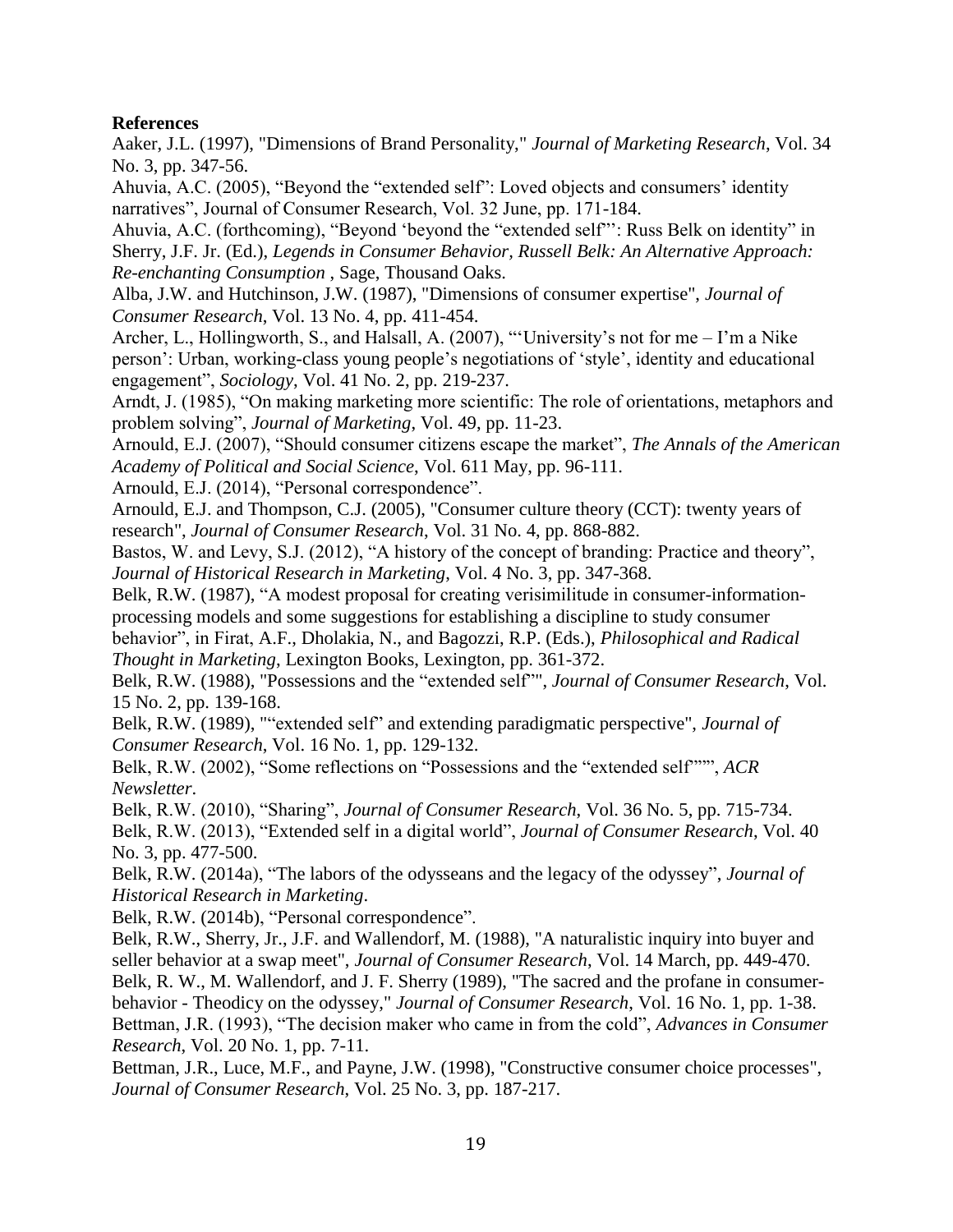Bettman, J.M. and Park, C.W. (1980), "The effects of prior knowledge and experience and phase of the choice process on consumer decision processes: A protocol analysis", *Journal of Consumer Research*, Vol. 7 No. 3, pp. 234-238.

Blackford, K.M.H. (1918) *Lecture Seven: Character in Expression*, Independent Corporation, New York.

Blumer, H. (1966), "Sociological implications of the thought of George Herbert Mead", *American Journal of Sociology*, Vol. 71 No. 5, pp. 535-544.

Bradshaw, A. and Brown, S. (2008), "Scholars who stare at goats: The collaborative circle cycle in creative consumer research", *European Journal of Marketing*, Vol. 42 No. 11/12, pp. 1396- 1414.

Brown, S. and Schau, H.J. (2008), "Writing Russell Belk: Excess all areas", *Marketing Theory*, Vol. 8 No. 2, pp. 143-165.

Celsi, R. L. and Olson, J.R. (1988), "The Role of involvement in attention and comprehension processes," *Journal of Consumer Research*, Vol. 15 No. 2, pp. 210-224.

Cohen, D.A. (1990), "The murder of Maria Bickford: Fashion, passion, and the birth of a consumer culture", *American Studies*, Vol. 31 No. 2, pp. 5-30.

Cohen, J.B. (1989), "An over-extended self?" *Journal of Consumer Research*, Vol. 16 No. 1, pp. 125-129.

Cote, J.A., Leong, S.M. and Cote, J. (1991), "Assessing the influence of the Journal of Consumer Research: A citation analysis", *Journal of Consumer Research*, Vol. 18 December, pp. 402-410. Desmond, J. (1995), "Reclaiming the subject: Decommodifying marketing knowledge", *Journal of Marketing Management*, Vol. 11, pp. 721-746.

Firat, A.F. (2014), "Personal correspondence".

Firat, A.F. and Venkatesh, A. (1995), "Liberatory postmodernism and the reenchantment of consumption", *Journal of Consumer Research*, Vol. 22 No. 3, pp. 239-267.

Flügel, J.C. (1930), *The Psychology of Clothes*, International-Psychoanalytic Library, London. Fournier, S. (1998), "Consumers and their brands: developing relationship theory in consumer research", *Journal of Consumer Research*, Vol. 24 No. 4, pp. 343-373.

Fournier, S. (2014), "Personal correspondence".

Fullerton, R.A. (1988), "How modern is "modern" marketing? Marketing's Evolution and the myth of the "production era"", *Journal of Marketing*, Vol. 52 No. 1, pp. 108-125.

Gardner, B.B. and Levy, S.J. (1955), "The product and the brand", *Harvard Business Review*, Vol. 33 No. 2, pp. 33-39.

Goffman, E. (1973), *The Presentation of Self in Everyday Life*, Overlook Press, Woodstock. Green, P.E. and Srinivasan, V. (1978), "Conjoint analysis in consumer research: issues and outlook", *Journal of Consumer Research*, Vol. 5 No. 2, pp. 103-123.

Harris, G.E. (2007), "Sidney Levy: Challenging the philosophical assumptions of marketing", *Journal of Macromarketing*, Vol. 27 No. 1, pp. 7-14.

Holbrook, M.B. and Hirschman, E.C. (1982), "The experiential aspects of consumption: consumer fantasies, feelings, and fun", *Journal of Consumer Research*, Vol. 9 September, pp. 132-140.

Holt, D.B. (1995), "How consumers consume - a typology of consumption practices", *Journal of Consumer Research*, Vol. 22 No. 1, pp. 1-16.

Hudson, L.A. and Ozanne, J.L. (1988), "Alternative ways of seeking knowledge in consumer research", *Journal of Consumer Researc*h, Vol. 14 March, pp. 508-521.

Jacoby, J. and D.B. Kyner (1973), "Brand loyalty vs. repeat purchasing behavior," *Journal of*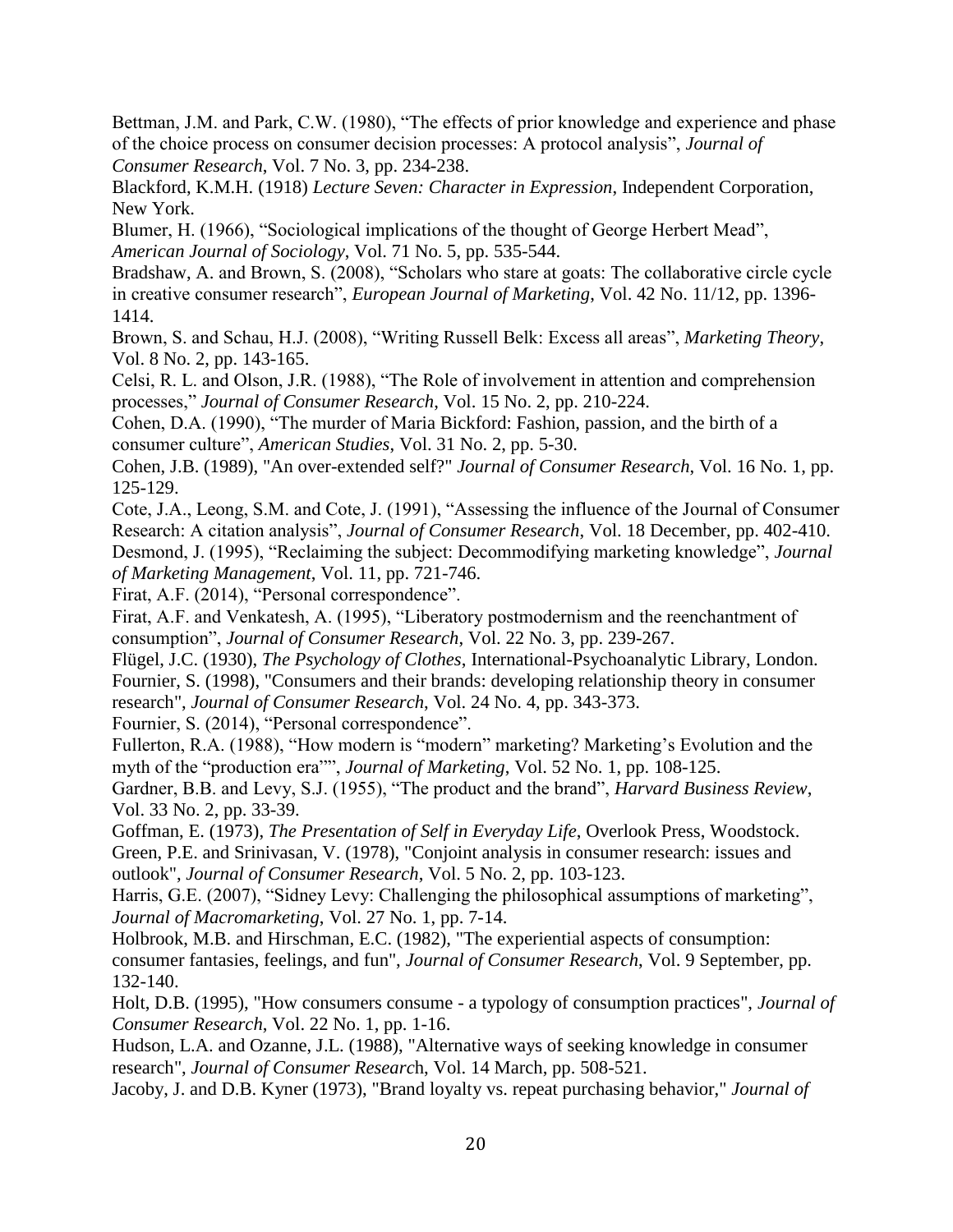*Marketing Research*, Vol. 10 February, pp. 1-9.

Jones, D.G.B. (2013), "Pauline Arnold (1894-1974): Pioneer in market research", *Journal of Historical Research in Marketing*, Vol. 5 No. 3, pp. 291-307.

Jones, D.G.B. and Richardson, A. J. (2007), "The myth of the marketing revolution", *Journal of Macromarketing*, Vol. 27 No. 1, pp. 15-24.

Kotler, P. (1965), "Behavioral models for analyzing buyers", *Journal of Marketing*, Vol. 29 October, pp. 37-45.

Kotler, P. and Levy, S.J. (1969), "Broadening the concept of marketing", *Journal of Marketing*, Vol. 33 No. 1, pp. 10-15.

Kyrk, H. (1923), *A Theory of Consumption*, Houghton Mifflin Company, Boston.

Kyrk, H. (1939), "The development of the field of consumption", *Journal of Marketing*, Vol. 4 No. 1, pp. 16-19.

Levy, S.J. (1959), "Symbols for sale", *Harvard Business Review*, Vol. 37 July-August, pp. 117- 124.

Levy, S.J. (1981), "Interpreting consumer mythology: A structured approach to consumer behavior", *Journal of Marketing*, Vol. 45 Summer, pp. 49-61.

Levy, S.J. (2003), "Roots of marketing and consumer research at the University of Chicago", *Consumption, Markets and Culture*, Vol. 6 No. 2, pp. 99-110.

Levy, S.J. (2006), "History of qualitative methods in marketing", in Belk, R.W. (ed.), *Handbook of Qualitative Methods in Marketing*, Edward Elgar, Cheltenham, pp. 3-18.

Levy, S.J. (2012), "Marketing management and marketing research", *Journal of Marketing Management*, Vol. 28 No. 1-2, pp. 8-13.

MacInnis, D.J. (2011), "A framework for conceptual contributions in marketing", *Journal of Marketing*, Vol. 75 July, pp. 136-154.

MacInnis, D.J. and B.J. Jaworski (1989), "Information-processing from advertisements - Toward an integrative framework," *Journal of Marketing*, Vol. 53 No. 4, pp. 1-23.

McAlexander, J.H., J.W. Schouten, and H.F. Koening (2002), "Building brand community," *Journal of Marketing*, Vol. 66 No. 1, pp. 38-54.

Mead, G.H. (1925), "The genesis of self and social control", *International Journal of Ethics*, Vol. 35 No. 3, pp. 251-277.

Mirabella, M.B. (1999), "Feminist self-fashioning: Christine de Pizan and the treasure of the city of ladies", *European Journal of Women's Studies*, Vol. 6, pp. 9-20.

Muniz, A.M. Jr. and O'Guinn, T.C. (2001), "Brand community", *Journal of Consumer Research*, Vol. 27 No. 4, pp. 412-432.

Oliver, R. L. (1999), "Whence consumer loyalty?," *Journal of Marketing*, Vol. 63, pp. 33-44. Palacios-Huerta, I. and O. Volij (2004), "The measurement of intellectual influence," *Econometrica*, Vol. 72 No. 3, pp. 963-77.

Parsons, E. (2013), "Pioneering consumer economist: Elizabeth Ellis Hoyt (1893-1980)", *Journal of Historical Research in Marketing*, Vol. 5 No. 3, pp. 334-350.

Petty, R.E., Cacioppo, J.T., and Schumann, D. (1983), "Central and peripheral routes to advertising effectiveness: the moderating role of involvement", *Journal of Consumer Research*, Vol. 10 September, pp. 135-146.

Plotkin, S. (2014), "Misdirected effort: Thorstein Veblen's critique of advertising", *Journal of Historical Research in Marketing* Vol. 6 No. 4.

Ruvio, A. (forthcoming), "Russell Belk: Exploring new academic frontiers of consumption and self-identity" in Sherry, J.F. Jr. (Ed.), *Legends in Consumer Behavior, Russell Belk: An*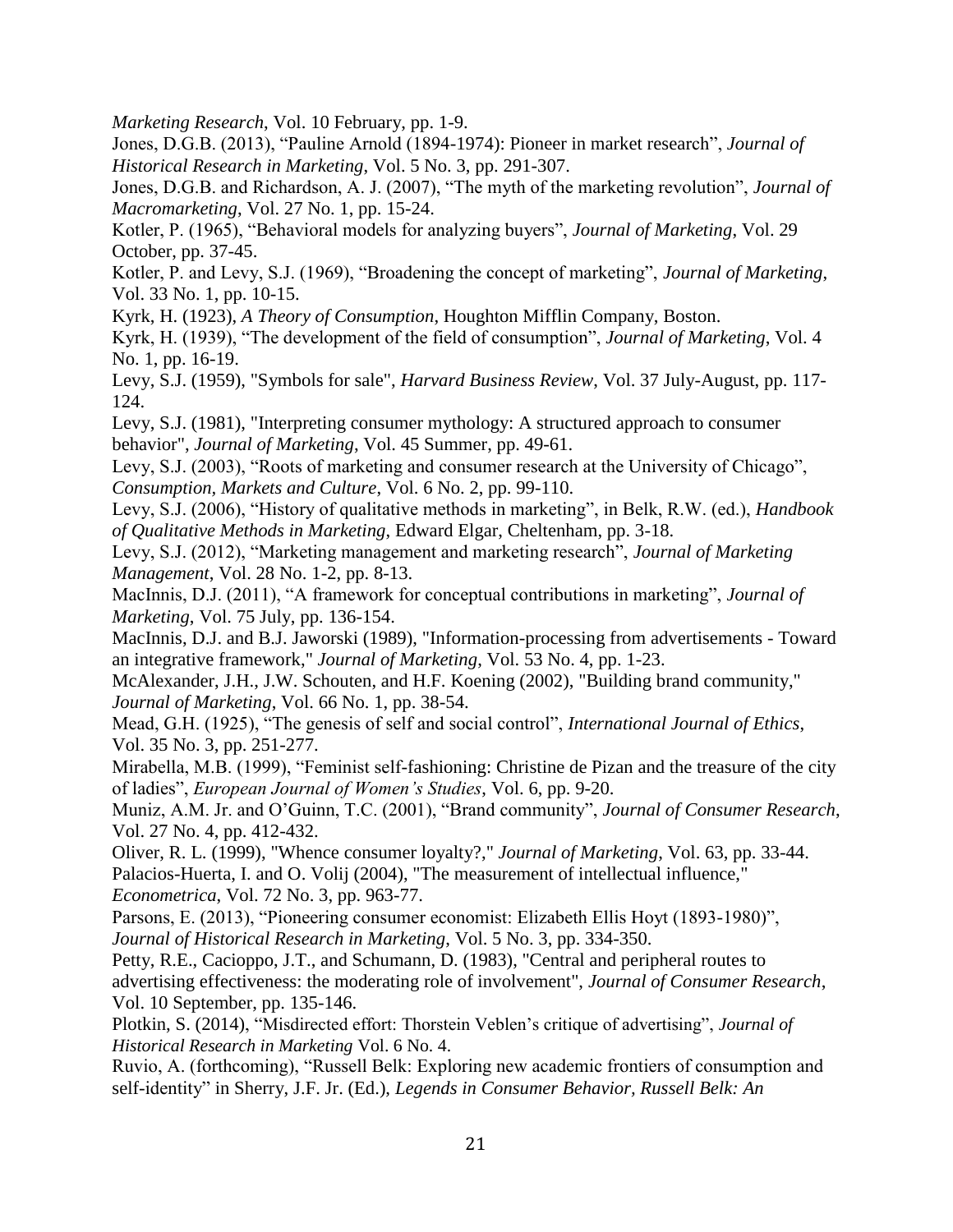*Alternative Approach: Re-enchanting Consumption* , Sage, Thousand Oaks.

Sassatelli, R. (1997), "Consuming ambivalence: Eighteenth-century public discourse on consumption and Mandeville's legacy", *Journal of Material Culture*, Vol. 2 No. 3, pp. 339-360. Schau, H.J. (1998), "Discourse of possessions: The metatheory of Russell W. Belk", *Advances in Consumer Research*, Vol. 25, pp. 37-44.

Sen, S., and C. B. Bhattacharya (2001), "Does doing good always lead to doing better? Consumer reactions to corporate social responsibility," *Journal of Marketing Research*, Vol. 38 No. 2, pp. 225-43.

Schouten, J.W. (forthcoming), "Introduction", in Sherry, J.F. Jr. (Ed.), *Legends in Consumer Behavior, Russell Belk: An Alternative Approach: Re-enchanting Consumption* , Sage, Thousand Oaks.

Schouten, J.W. and J.H. McAlexander (1995), "Subcultures of Consumption: An Ethnography of the New Bikers," *Journal of Consumer Research*, Vol. 22 June, pp. 43-61.

Schroeder, J.E. (forthcoming), "The passions and publications of Russell Belk", in Sherry, J.F. Jr. (Ed.), *Legends in Consumer Behavior, Russell Belk: An Alternative Approach: Re-enchanting Consumption* , Sage, Thousand Oaks.

Sheppard, B.H., Hartwick, J., and Warshaw, P.R. (1988), "The theory of reasoned action: a metaanalysis of past research", *Journal of Consumer Research*, Vol. 15 No. 3, pp. 325-344.

Sherry, J.F. (1991), "Postmodern alternatives: The interpretive turn in consumer research," in Robertson, T. and Kassarjian, H.H. (Eds.), *Handbook of Consumer Behavior,* Prentice Hall, Engelwood Cliffs, pp. 548-591.

Sherry, J.F. (2012), *Invited Speaker Series*, HEC Montréal.

Sherry, J.F. Jr. (2014, forthcoming), "What did you do in the great paradigm war? Notes from the other side", *Journal of Historical Research in Marketing*.

Smith, S.V. (2009), "Materializing resistant identities among the medieval peasantry: An examination of dress accessories from English rural settlement sites", *Journal of Material Culture*, Vol. 14 No. 3, pp. 309-332.

Steenkamp, J.E.M. and Baumgartner, H. (1998), "Assessing measurement invariance in crossnational consumer research", *Journal of Consumer Research*, Vol. 25 No. 1, pp. 78-90.

Tadajewski, M. (2006a), "The ordering of marketing theory: The influence of McCarthyism and the Cold War", *Marketing Theory*, Vol. 6 No. 2, pp. 163-199.

Tadajewski, M. (2006b), "Remembering motivation research: Toward an alternative genealogy of interpretive consumer research", *Marketing Theory*, Vol. 6 No. 4, pp. 429-466.

Tadajewski, M. (2010), "Towards a history of critical marketing studies", *Journal of Marketing Management*, Vol. 26, pp. 773-824.

Tadajewski, M. (2011), "Correspondence sales education in the early twentieth century: The case of the Sheldon School (1902-1939)", *Business History*, Vol. 53 No. 7, pp. 1130-1151.

Tadajewski, M. (2012), "Character analysis and racism in marketing theory and practice", *Marketing Theory*, Vol. 12 No. 2, pp. 485-508.

Tadajewski, M. (2013), "Helen Woodward and Hazel Kyrk: Economic radicalism, consumption symbolism and female contributions to marketing theory and advertising practice", *Journal of Historical Research in Marketing*, Vol. 5 No. 3, pp. 385-412.

Tadajewski, M. and Saren, M. (2008), "The past is a foreign country: Amnesia and marketing theory", *Marketing Theory*, Vol. 8 No. 4, pp. 323-338.

Thompson, C.J. (2014), "Personal correspondence".

Tian, K. (forthcoming), "Epic consumer research", in Sherry, J.F. Jr. (Ed.), *Legends in Consumer*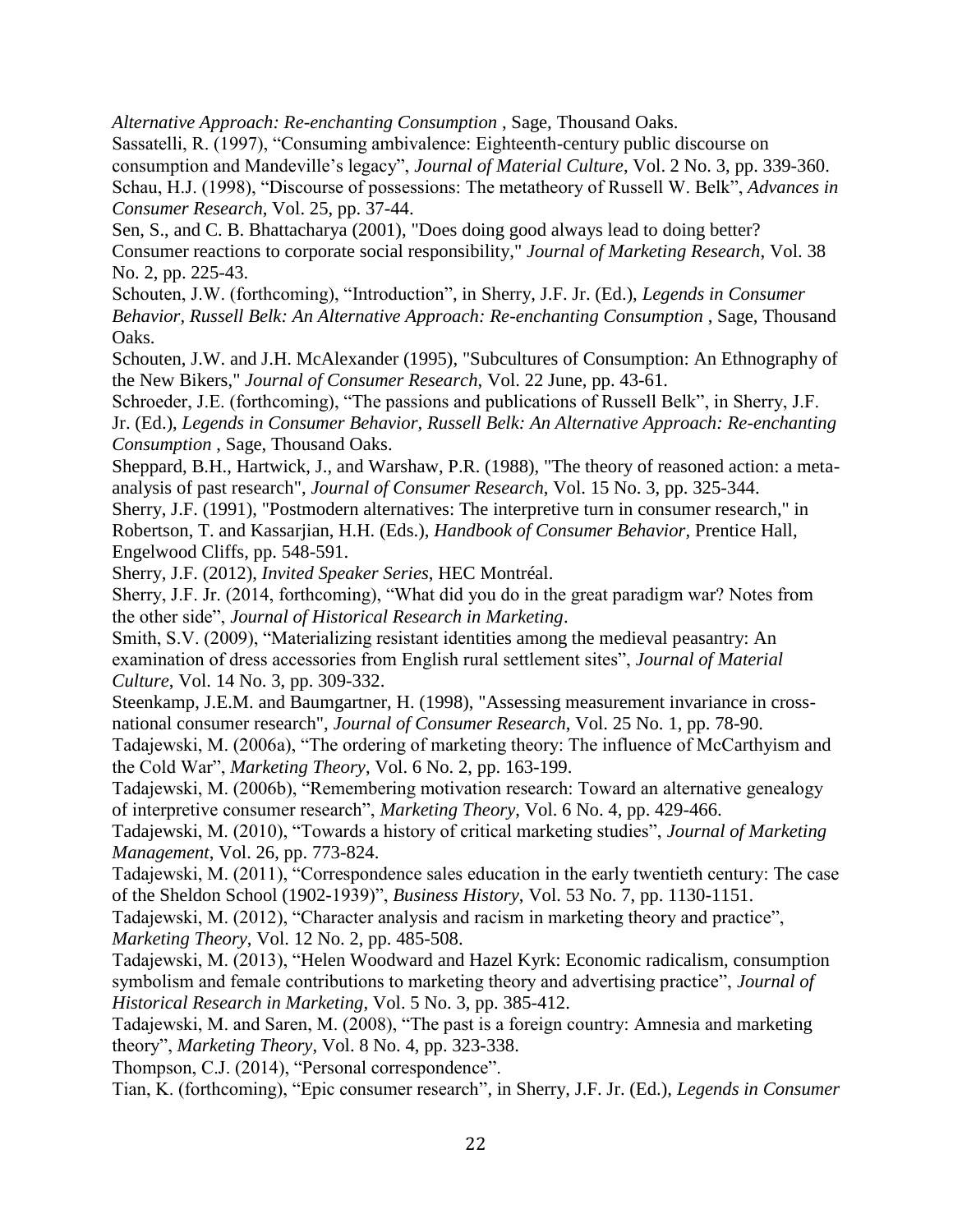*Behavior, Russell Belk: An Alternative Approach: Re-enchanting Consumption*, Sage, Thousand Oaks.

Trentmann, F. (2009), "The long history of contemporary consumer society", *Archiv fűr Sozialgeschichte,* Vol. 49, pp. 107-135.

Valverde, M. (1989), "The love of finery: Fashion and the fallen woman in nineteenth-century social discourse", *Victorian Studies*, Vol. 32 No. 2, pp. 168-188.

Wallendorf, M. and Arnould, E.J. (1988), "My favorite things: a cross-cultural inquiry into object attachment, possessiveness, and social linkage", *Journal of Consumer Research*, Vol. 14 March, pp. 531-547.

Wittgenstein, L. (1953), *Philosophical Investigations*, Oxford, Blackwell.

Zuckerman, M.E. and Carsky, M.L. (1990), "Contribution of women to U.S. marketing thought: The consumers' perspective, 1900-1940", *Journal of the Academy of Marketing Science*, Vol. 18 No. 4, pp. 313-318.

Zussman, R. (2005), "The self", *Contexts*, Vol. 4 No. 2, pp. 48-50.